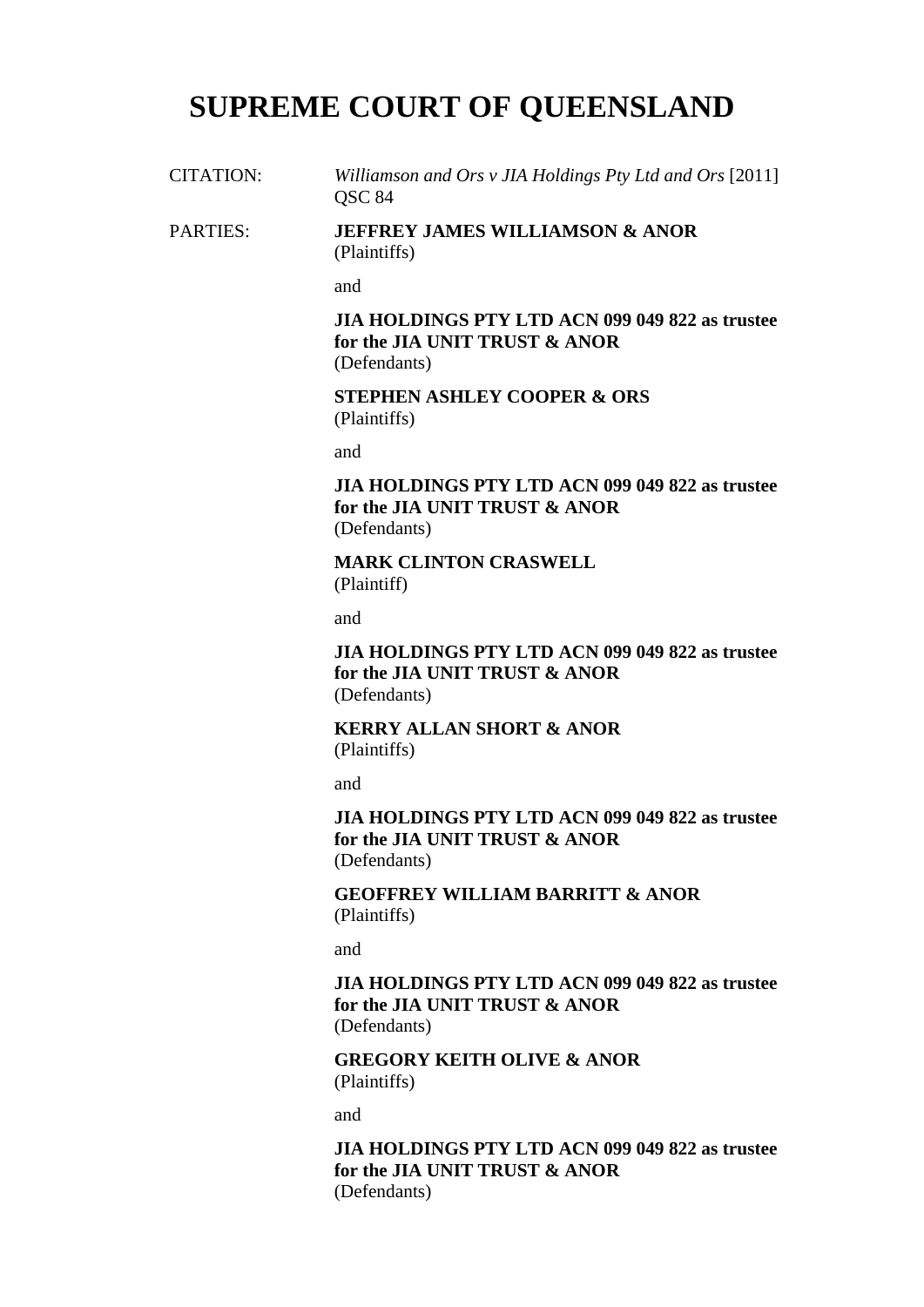| FILE NO/S:                   | BS 5987 of 2005, BS 5989 of 2005, BS 5990 of 2005,<br>BS 5991 of 2005, BS 5992 of 2005 and BS 5993 of 2005                                                                                                                                                                                                                                                                                                                                                        |
|------------------------------|-------------------------------------------------------------------------------------------------------------------------------------------------------------------------------------------------------------------------------------------------------------------------------------------------------------------------------------------------------------------------------------------------------------------------------------------------------------------|
| DIVISION:                    | <b>Trial Division</b>                                                                                                                                                                                                                                                                                                                                                                                                                                             |
| PROCEEDING:                  | Declaratory Relief (Claim)                                                                                                                                                                                                                                                                                                                                                                                                                                        |
| ORIGINATING<br><b>COURT:</b> | Supreme Court of Queensland                                                                                                                                                                                                                                                                                                                                                                                                                                       |
| <b>DELIVERED ON:</b>         | Friday, 15 April 2011                                                                                                                                                                                                                                                                                                                                                                                                                                             |
| <b>DELIVERED AT:</b>         | <b>Brisbane</b>                                                                                                                                                                                                                                                                                                                                                                                                                                                   |
| <b>HEARING DATE:</b>         | 17 February 2011, 18 February 2011, 21 February 2011, 22<br>February 2011                                                                                                                                                                                                                                                                                                                                                                                         |
| <b>JUDGE:</b>                | Boddice J                                                                                                                                                                                                                                                                                                                                                                                                                                                         |
| <b>ORDER:</b>                | Each of the plaintiffs' claims is dismissed                                                                                                                                                                                                                                                                                                                                                                                                                       |
| <b>CATCHWORDS:</b>           | CONVEYANCING - THE CONTRACT AND<br>CONDITIONS OF SALE - SALE OF PROPOSED LOT -<br>BREACH OF EXPRESS PRECONDITION OF<br><b>CONTRACT - TIMELY REGISTRATION OF</b><br><b>COMMUNITY TITLE SCHEME - VENDOR'S</b><br><b>OBLIGATIONS</b> – Where plaintiffs allege the contract<br>required the vendor to do everything reasonably necessary to<br>have the plan constructed and registered – whether the vendor<br>used its best endeavours in carrying out those tasks |
|                              | <b>Body Corporate and Community Management Act 1997 (Qld)</b>                                                                                                                                                                                                                                                                                                                                                                                                     |
|                              | Earle Cameron (Industrial) Pty Ltd v Comprador Properties<br>Pty Ltd (1986) NSW ConvR 55-305                                                                                                                                                                                                                                                                                                                                                                      |
|                              | Hospital Products Limited v United States Surgical<br>Corporation (1984) 156 CLR 41                                                                                                                                                                                                                                                                                                                                                                               |
|                              | Joseph Street Pty Ltd and Ors v Khay Tea Tan and Ors<br>[2010] VSC 586                                                                                                                                                                                                                                                                                                                                                                                            |
|                              | Masters v Belpate Pty Ltd (2001) NSW ConvR 55-988                                                                                                                                                                                                                                                                                                                                                                                                                 |
| <b>COUNSEL:</b>              | Myers, RA for the $1st - 6th$ plaintiffs                                                                                                                                                                                                                                                                                                                                                                                                                          |
|                              | No legal representation for the defendants                                                                                                                                                                                                                                                                                                                                                                                                                        |
| <b>SOLICITORS:</b>           | Baker O'Brien Toll for the $1st - 6th$ plaintiffs                                                                                                                                                                                                                                                                                                                                                                                                                 |
|                              | No legal representation for the defendants                                                                                                                                                                                                                                                                                                                                                                                                                        |

[1] By contracts in writing entered into by each of the plaintiffs in or about September 2003, the plaintiffs agreed to purchase a unit in a building unit development proposed to be built by the first defendant at The Esplanade, Bargara Beach in the State of Queensland, which was to be known as "Synergy The Esplanade Bargara Beach", and be registered as a community title scheme pursuant to *Body Corporate and Community Management Act* 1997 (Qld) ("the Act").

2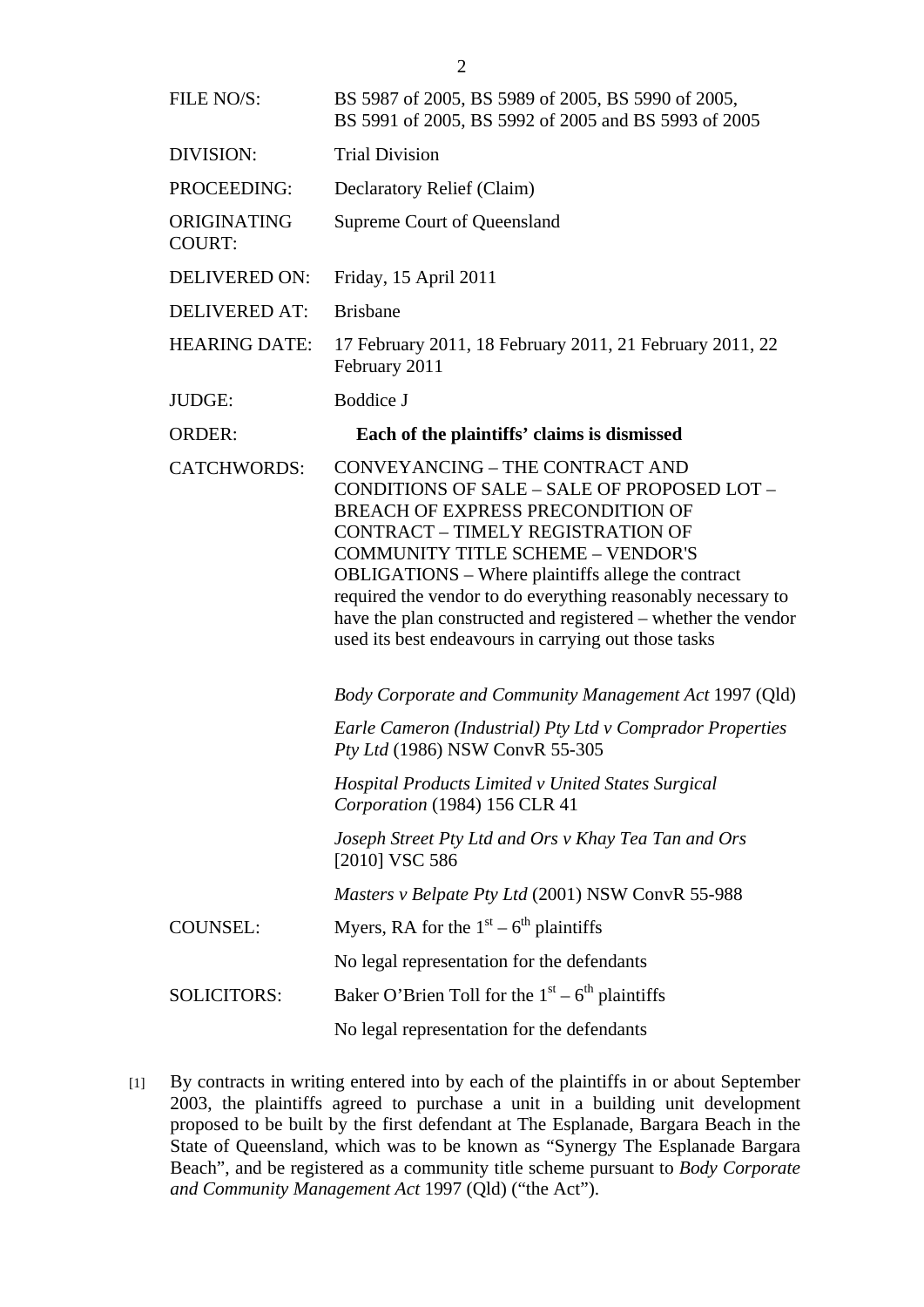- [2] By claims filed in or about July 2005, the plaintiffs seek to recover damages for breach of those contracts arising out of the first defendant's failure to complete the construction of Synergy. Each asserts an entitlement to recover the loss of profit sustained as a consequence of the first defendant's failure to provide a unit in accordance with the agreed contract. Each proceeding was heard together with orders that the evidence in one be evidence in the others.
- [3] It is common ground the development did not proceed, and no community title scheme was registered in accordance with the contract. The issues in dispute are whether the contract required the defendant to build the units, and whether the failure to obtain registration of the community title scheme was by reason of default on the part of the first defendant.
- [4] The plaintiffs contend that on a proper construction of the contracts the first defendant had a contractual obligation to construct the development, and to establish the community title scheme by 31 December 2005, and that there were both express and implied terms of the agreement entered into between the parties which required the first defendant to do everything reasonably necessary to ensure that the development was constructed and the scheme was established by that date. The plaintiffs say the contract was not conditional upon the first defendant obtaining construction finance to fund the proposed development, and that the first defendant's ability to obtain construction finance was irrelevant to its obligations. Further, the first defendant did not do everything reasonably necessary to obtain an approval for construction finance, and to register the community title scheme by the due date.
- [5] The first defendant contends the contract did not obligate it to build the development, that it took all reasonable steps to obtain construction finance and that it was unable to obtain such finance so as to fund the construction of the development and establish the community title scheme by 31 December 2005.
- [6] The plaintiffs further claim that loan agreements entered into between the first defendant and the second defendant subsequent to commencement of proceedings by each of the plaintiffs were entered into to deprive each of them of the opportunity to recover damages. The plaintiffs seek orders setting aside those transactions.

# **The pleadings**

- [7] In their respective amended statements of claim, the plaintiffs claim:
	- (a) some time prior to 28 August 2003 the first defendant caused to be published a brochure entitled "Synergy The Esplanade Bargara Beach" in which it promoted the proposed construction of "20 luxury residential apartments" which it represented it intended to construct on the subject land and cause to be registered as a community title scheme pursuant to the Act;
	- (b) the brochure held out that the first defendant's partners each had "valuable skills in the property and development fields" and a "strength and level of expertise that allows development opportunities to be recognised early and acted upon decisively", and that care had been taken to ensure the proposed project fulfilled a market need, that every aspect of the project would be carried out safely, professionally and with high quality, and that the acquisition of a lot in the proposed development would be an investment;
	- (c) that by the representations the defendants meant and intended that the project would proceed to completion and that any purchasers who executed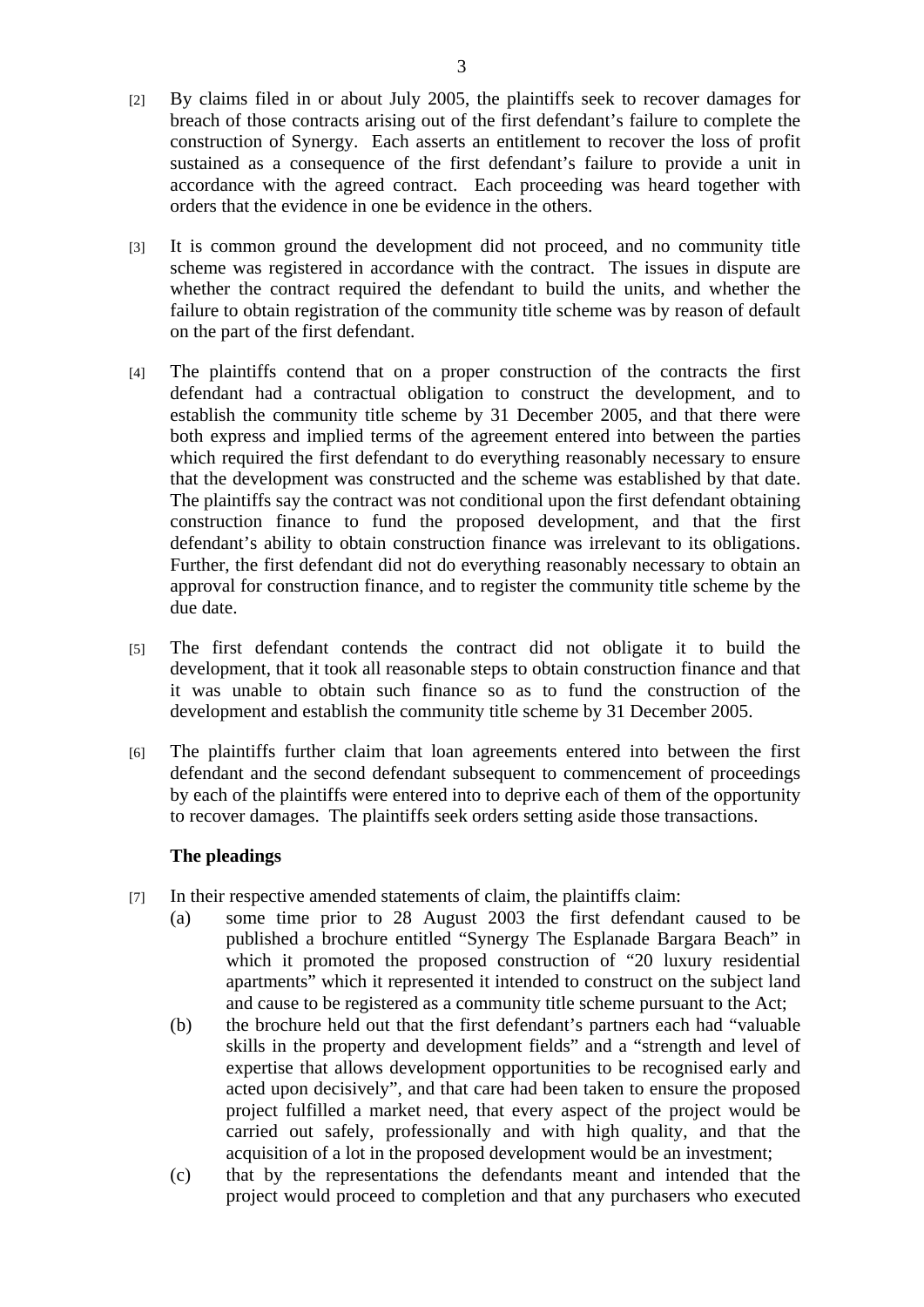the pre-release contract were guaranteed an indefeasible title in fee simple to the unit of the purchaser's choice on the proposed completion date;

- (d) that induced by those said representations and in reliance upon them, each of the plaintiffs were induced to believe that:
	- (i) the first defendant had ensured there would be no restrictions upon its ability to complete the construction of the proposed development; and
	- (ii) upon completion of construction and registration of individual units pursuant to the Act, the first defendant would convey title to the individual units to the plaintiffs

whereby each of the plaintiffs were induced to enter into a contract with the first defendant.

- (e) by a contract in writing made between each of the plaintiffs and the first defendant, the first defendant agreed to sell and the plaintiffs agreed to buy, proposed lots in the development;
- (f) clauses 1 and 2 of the contract obligated the first defendant to construct the building substantially in accordance with the draft plans, to register the building pursuant to the Act, and to sell the designated lot to the plaintiff;
- (g) clause 5(a) of the contract provided that completion would be effected on the day 14 days after notification in writing by the first defendant's solicitors to the plaintiffs or the plaintiffs' solicitors that the community title scheme had been established in accordance with the Act;
- (h) the contract provided 30 June 2005 as the date for establishment of the community title scheme, and provided that if it had not been established by that date either party might terminate the contract by written notice to the other whereby all moneys paid by the plaintiffs should be refunded without deduction and neither the plaintiffs nor the first defendant should have any further claims against the other under the contract;
- (i) neither the plaintiffs nor the first defendant purported to terminate the contract at any time in accordance with  $cl 5(a)$ , although there was an agreement to extend the date for establishment of the community title scheme to 31 December 2005;
- (j) in breach of the contract, and notwithstanding requests by the plaintiffs' solicitors, the first defendant in early September 2004 declared it was not going to proceed with the development thereby evincing an intention no longer to be bound by the terms of the contract;
- (k) the first defendant wrongfully failed and refused to complete construction of the proposed building in accordance with the contract and thereby repudiated the said contract;
- (l) the plaintiffs have been at all material times and are now ready willing and able to perform their obligations under the contract;
- (m) the construction time for the proposed development was 42 weeks and the first defendant's failure to commence construction of the complex by no later than 24 July 2005 constituted a repudiation of the contract;
- (n) the plaintiffs accepted the first defendant's repudiation by issue of the claim by reason of the first defendant's breaches;
- (o) the plaintiffs suffered loss and damage, being the unit's value at anticipated date of completion, less contract price and other charges and interest.
- [8] The plaintiffs further claim that the first defendant took steps to enter into deeds of loan with the intention of defrauding the plaintiffs in respect of the claims. They seek declarations that loan agreements and two mortgages entered into between the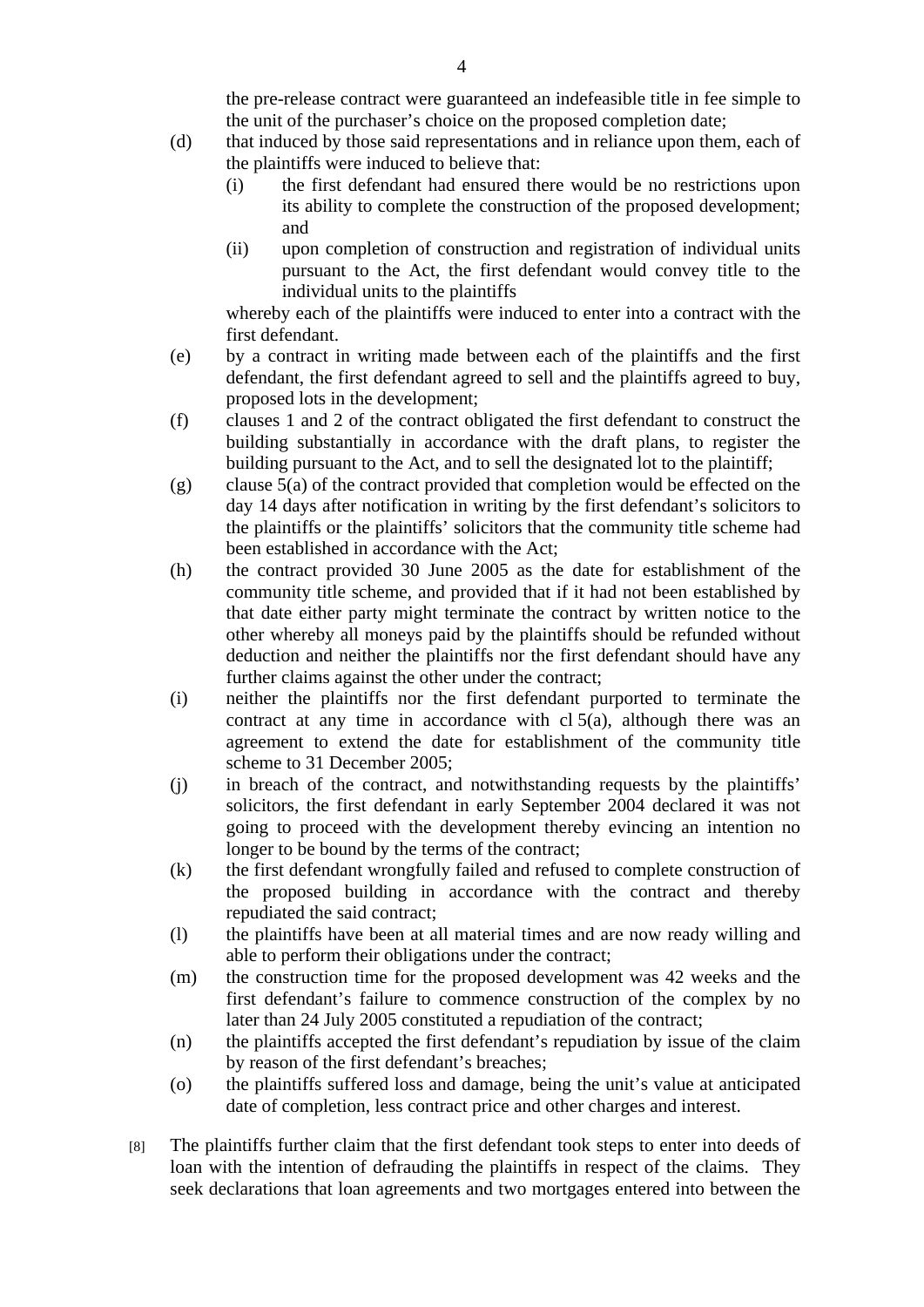first defendant and the second defendant in or about March 2009 were entered into with the intent to defraud the plaintiffs, and orders that the transactions are void and of no effect and ought to be removed from the title deed.

- [9] In their defence, the defendants:
	- (a) admit that prior to 28 August 2003 the first defendant caused to be published the brochure, and that it contained details of the proposed development entitled "Synergy The Esplanade Bargara Beach";
	- (b) deny the brochure contained any statement that it intended to cause the proposed apartments to be registered as a community title scheme pursuant to the Act;
	- (c) deny that any statements in the brochure amounted to representations;
	- (d) in the alternative, say that if any statements did amount to representations, such representations were not false and were representations the first defendant had reasonable grounds to make;
	- (e) deny that any statements in the brochure provided any guarantee the project would proceed to completion, and that upon execution of the pre-release contract, the plaintiffs would have transferred to them an indefeasible title;
	- (f) say that at the date the plaintiffs signed the pre-release contract attached to the brochure, construction of the proposed development had not commenced and a reasonable person in the position of the plaintiffs would have known that the brochure was in respect of a construction which may not occur, and did not provide a guarantee of purchase in a completed project;
	- (g) deny the plaintiffs were induced by any statements to enter into the contract and say that prior to entering into the contract, the plaintiffs were provided with the contract and disclosure statement and that by reason thereof the plaintiff knew or ought to have known that completion of the contract was conditional upon the establishment of a community title scheme by 31 December 2005 and that no express or implied term of the contract imposed upon the defendant an obligation to establish the said scheme;
	- (h) admit that by letter dated 1 September 2004 the first defendant wrote to the plaintiffs informing the plaintiffs that since the formation of the contract the cost of construction of the development had increased significantly and the residential market had experienced a sharp downturn and that as a consequence the first defendant had been unable to obtain a satisfactory approval of construction of finance required by the defendant to proceed with the development and that the first defendant considered there was only a remote possibility of the scheme being reached by 30 June 2005 and that the first defendant proposed the contract be terminated by mutual agreement of the parties and the deposit be returned;
	- (i) say that on the proper construction of the contract completion of the contract was conditional upon the establishment of the scheme by 31 December 2005 and there was no express or implied contract imposed on the first defendant to establish the scheme by that date;
	- (j) say it was an implied term of the contract, being necessary in order to give business efficacy to it, that the first defendant would use reasonable endeavours to establish the community title scheme by 31 December 2005;
	- (k) say the first defendant used reasonable endeavours to establish the scheme by that date but was unable to do so as the first defendant required construction finance in order to build the development and establish the scheme, and its ability to obtain that finance depended upon the projected profitability of the development;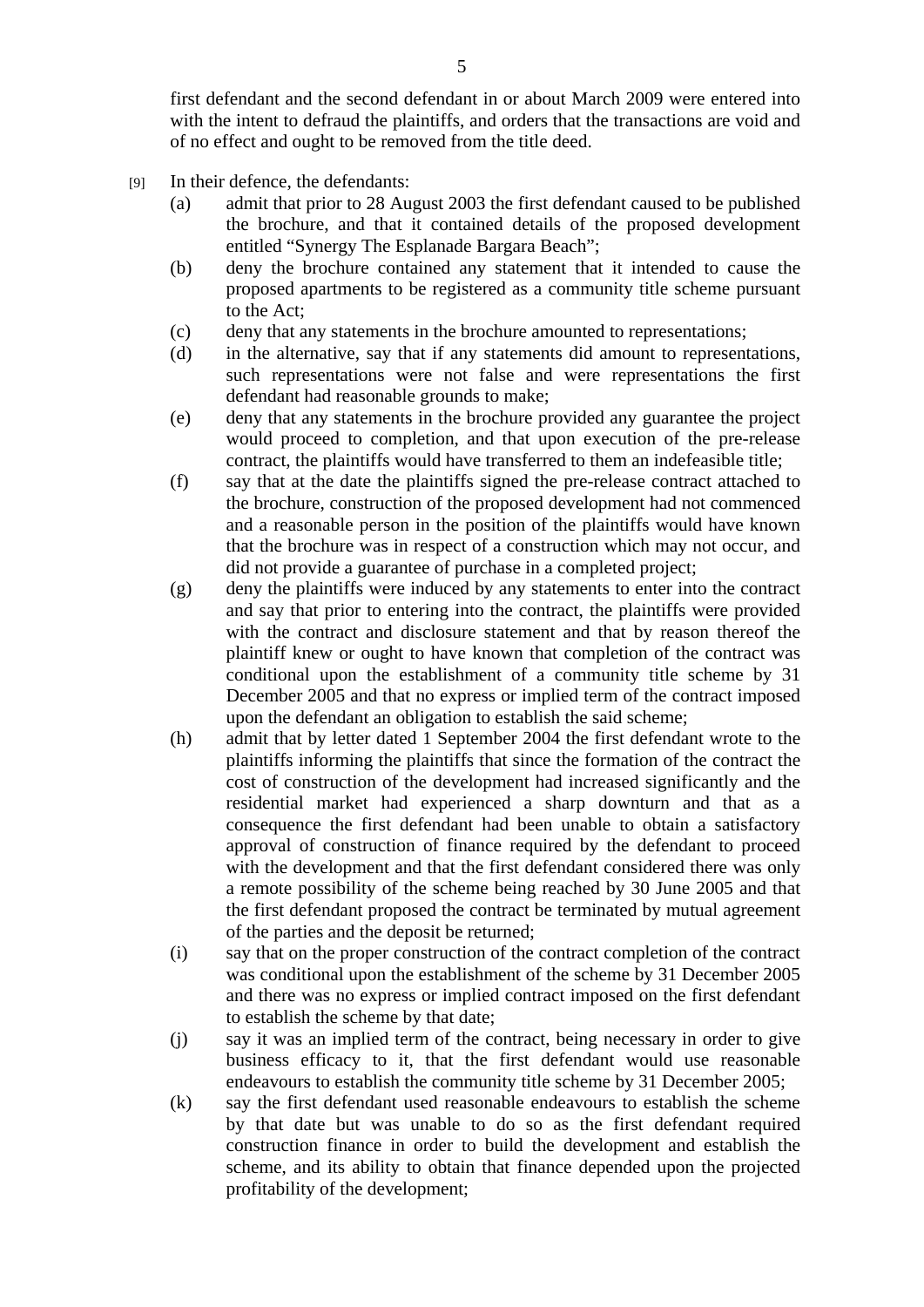- (l) say that despite obtaining quotes and tenders for construction of the proposed building, by early September 2004 it was reasonably apparent to the first defendant that construction finance to fund the building could not be obtained and that establishment of the scheme would not occur by 31 December 2005 and that further steps would have been futile in order to establish the scheme;
- (m) pursuant to cl 5 of the contract the first defendant refunded to the plaintiffs without deduction the deposit and as a consequence thereof the plaintiffs are not entitled to the relief sought;
- (n) deny that the two deeds of loan entered into with the second defendant were entered into for the purposes of defeating any creditors.

# **The contract**

[10] Relevantly, the contract provided:

# "1. **PREAMBLE**

- (a) The Seller is the registered owner of the Land.
- (b) The Seller shall construct a multi storey building comprising twenty units ('the Building') on the Land substantially in accordance with plans prepared for the Seller and approved or to be approved by the Local Authority and incorporating the Finishes specified in the Second Schedule.
- (c) The Buyer wishes to purchase from the Seller the estate in fee simple in the Lot upon the establishment of the Scheme and the creation of a separate indefeasible title for the Lot and upon the terms and conditions herein contained.

# 2. **SALE**

Subject to the terms of this Contract, the Seller shall sell to the Buyer and the Buyer shall purchase from the Seller the estate in fee simple in the Lot free from any mortgage or other encumbrances (except as notified herein or in the Disclosure Statement or as contained on the SP or CMS) and easements created or implied by the Act or service easements.

…

# 5. **COMPLETION**

Completion shall be effected on the day which is fourteen (14) days after the Seller's Solicitor gives notice in writing to the Buyer or the Buyer's Solicitors that the Scheme has been established

PROVIDED THAT if the Scheme is not established by the date set forth in Item K of the Item Schedule then either party may terminate this Contract by written notice to the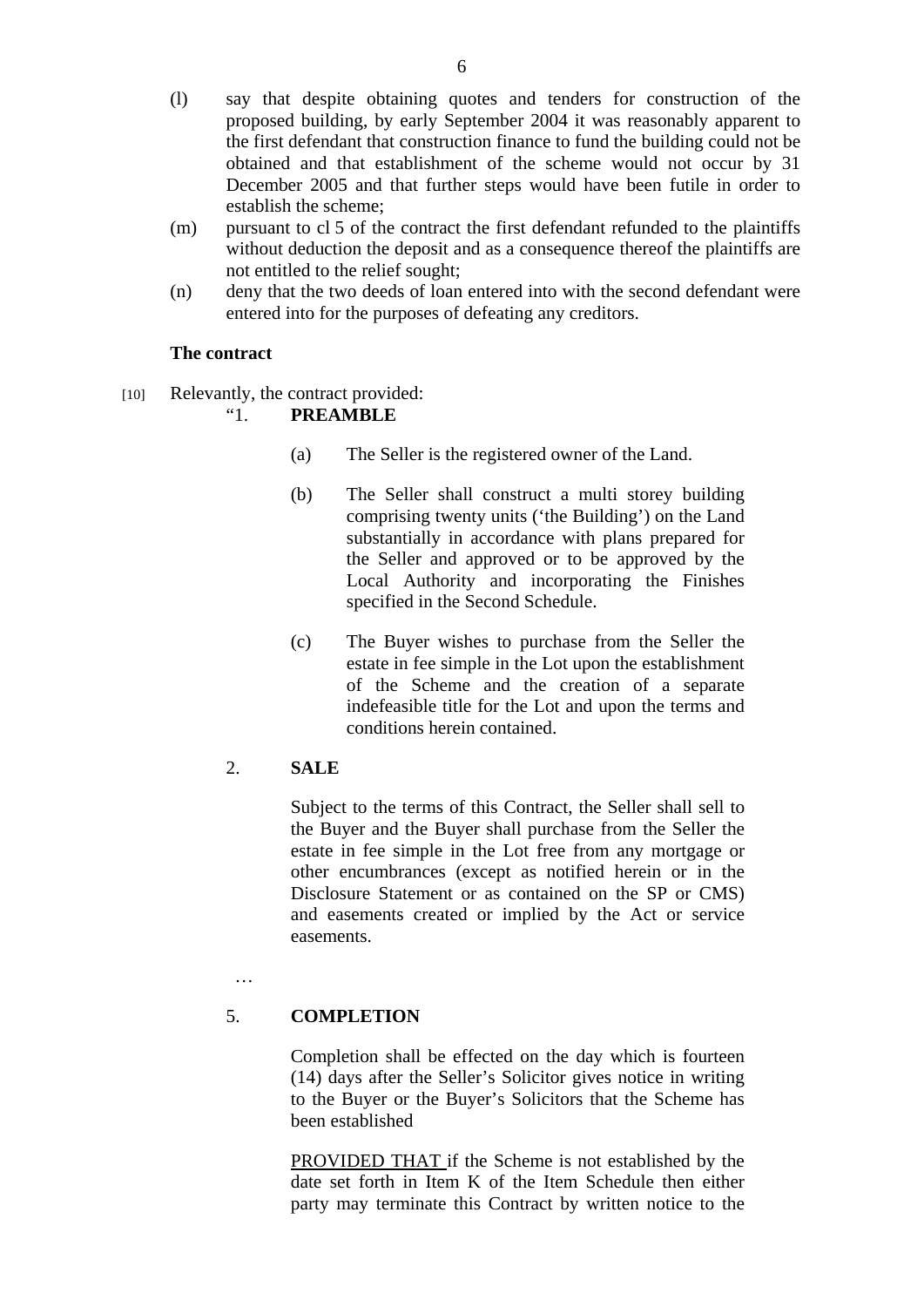other or its Solicitor and upon such termination all monies paid by the Buyer shall be refunded without deduction and neither party shall have any further claim against the other under this Contract.

PROVIDED FURTHER THAT if the establishment of the Scheme is delayed due to:

- (i) delays by the local authority or other authority in giving any necessary or desirable approval on conditions satisfactory to the Seller provided the Seller has taken all reasonable steps to obtain that approval;
- (ii) delay in the completion of the Building or Lot by reason of inclement weather, fire, explosion, earthquake, lightning, storm, flood, tempest, war, civil commotion or strikes;
- (iii) damage to the Building or to the Lot by fire, explosion, earthquake, lightning, flood, tempest, other act of God, war, civil commotion or strike;
- (iv) proceedings being taken or threatened by or disputes with adjoining or neighbouring owners;
- (v) industrial disputes affecting or delaying construction and/or completion of the Building or Lot;
- (vi) delay in the Local Authority sealing the Survey Plan or the registration of the Survey Plan or the recording the CMS (other than delay due to default by the Seller); or
- (vii) any other cause beyond the Seller's control,

the Seller may at any time after the delay arises by written notice to the Buyer extend the date set forth in Item L of the Items Schedule for the period of delay."

Item K dealt with the stakeholder and trustee, but Item L listed the date for establishment of the scheme as 30 June 2005.

[11] The deposits paid by each of the plaintiffs were refunded in full in May 2006. This was after institution of the present proceedings.

#### **Evidence**

[12] No plaintiff gave oral evidence at the hearing. Affidavits swearing to their respective losses were tendered in evidence. The defendants did not seek to crossexamine any plaintiff.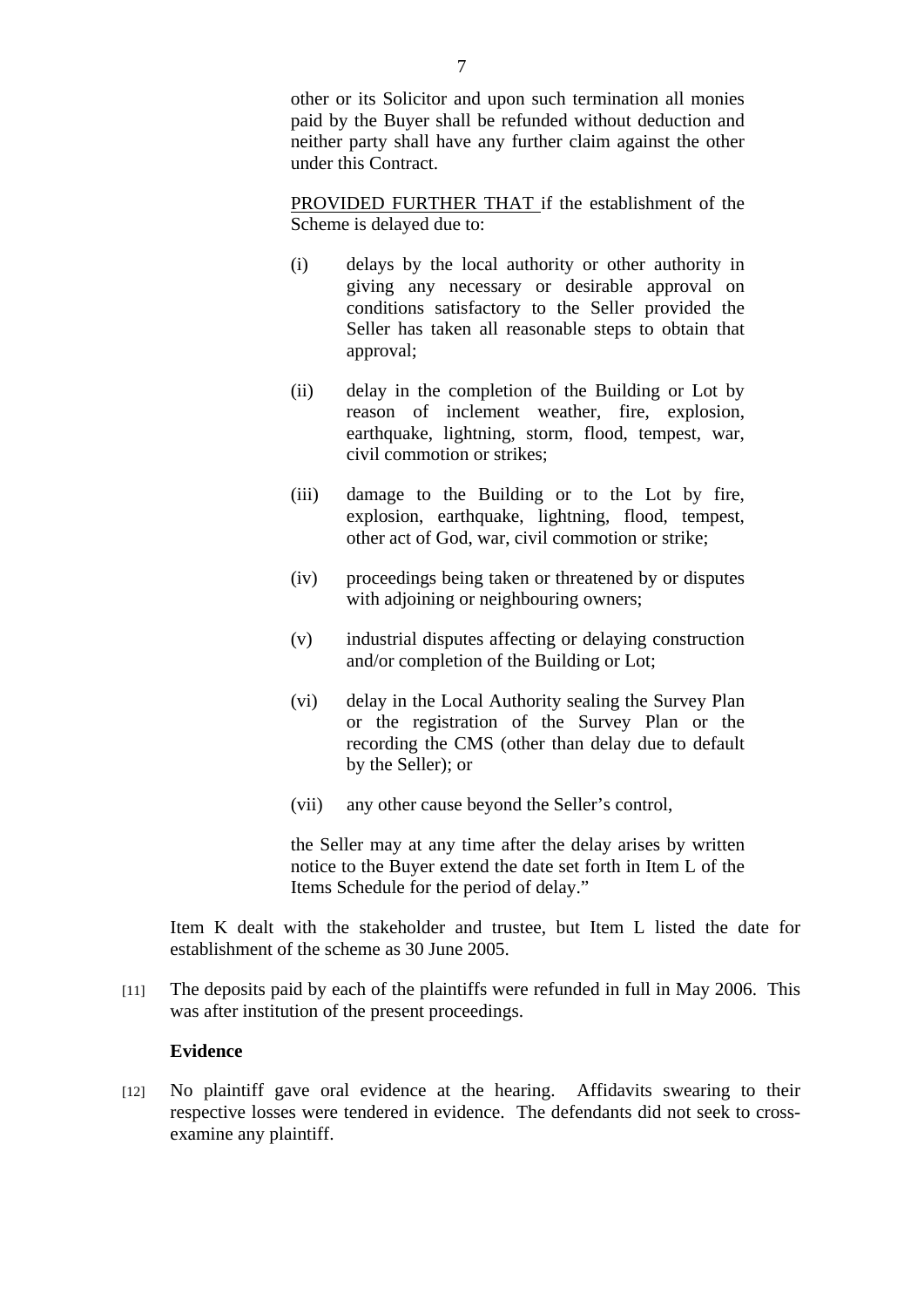- [13] Wendy Browning, a valuer, gave evidence that she was asked in 2006 to value each of the proposed units as at June  $2005$ .<sup>1</sup> Those valuations were prepared on the assumption Synergy would be constructed and fitted out in accordance with the marketing brochure. Her methodology in undertaking that valuation was to look at comparable sales at the relevant time. She also took into account the grounds, improvements and position of the unit within the complex as well as the density of the unit block. In 2004, the market was a very buoyant market. It started to slow down in 2005, although there was still a lot of interest in units. In her opinion, the value of the unit would have changed between June 2005 and 31 December 2005 with a reduction in value of 6%.
- [14] Ms Browning was subsequently asked in 2009 to prepare an additional report. In that report, she opined the first defendant would have been successful in achieving presales at market value during the period August 2003 to December 2004 of all or substantially all of the 20 units in the proposed Synergy complex had it chosen to submit all of those units to the market. The first defendant would also have been successful in selling at market value at least part of its stock of development property during that period had it chosen to do so.
- [15] John Patrick Logan, a valuer, gave evidence he was instructed in 2010 to provide market valuations and a project feasibility analysis relating to the proposed development. He prepared a report dated 12 July 2010 in which he assessed the market value of the units as at  $27$  October 2003 and 10 June 2004.<sup>2</sup> He also made an assessment of the project feasibility as at October 2003. In his opinion, the project was likely to return a minimum profit on cost of 20.3%. He relied on market data in order to reach his conclusions. That data indicated there was a capital appreciation of units in Bargara from 2002 to 2006, with the number of sales peaking in 2003/2004 but declining in 2005. There was not a great volume of stock available for sale through  $2005$ .<sup>3</sup> Synergy was probably one of the best proposed developments in Bargara with the presentation of the whole complex of high quality.4 There was substantial capital appreciation occurring during the period October 2003 to June 2004 and that was what he applied to his assessment. He looked at properties that were sold at or around the time in order to support his conclusion that during the relevant periods the market continued to appreciate.<sup>5</sup> His valuations had the benefit of hindsight<sup>6</sup> which was "a big advantage".<sup>7</sup> Whilst sales on penthouse units in another development, C Bargara, had reduced in value between 2003 and 2005, penthouse units were attracting strong demand because of the limited supply and were most attractive to end users or owner occupants as opposed to investors. $8$  Synergy was the first complex to be taken up by end users rather than investors.<sup>9</sup>
- [16] Clive Douglas Schulz was requested to prepare two reports in relation to the availability of finance for the Synergy project. He has been involved in financing developments since 1984. In his opinion, finance would have been available from a

- 2 See Exhibit 5. 3
- T1-41/50. 4
- T1-45/15. 5
- T1-55/5. 6
- T1-49/50. 7
- T1-58/45. 8
- T1-61/40.  $\alpha$
- T1-64/20.

 $\frac{1}{1}$ Exhibit 3.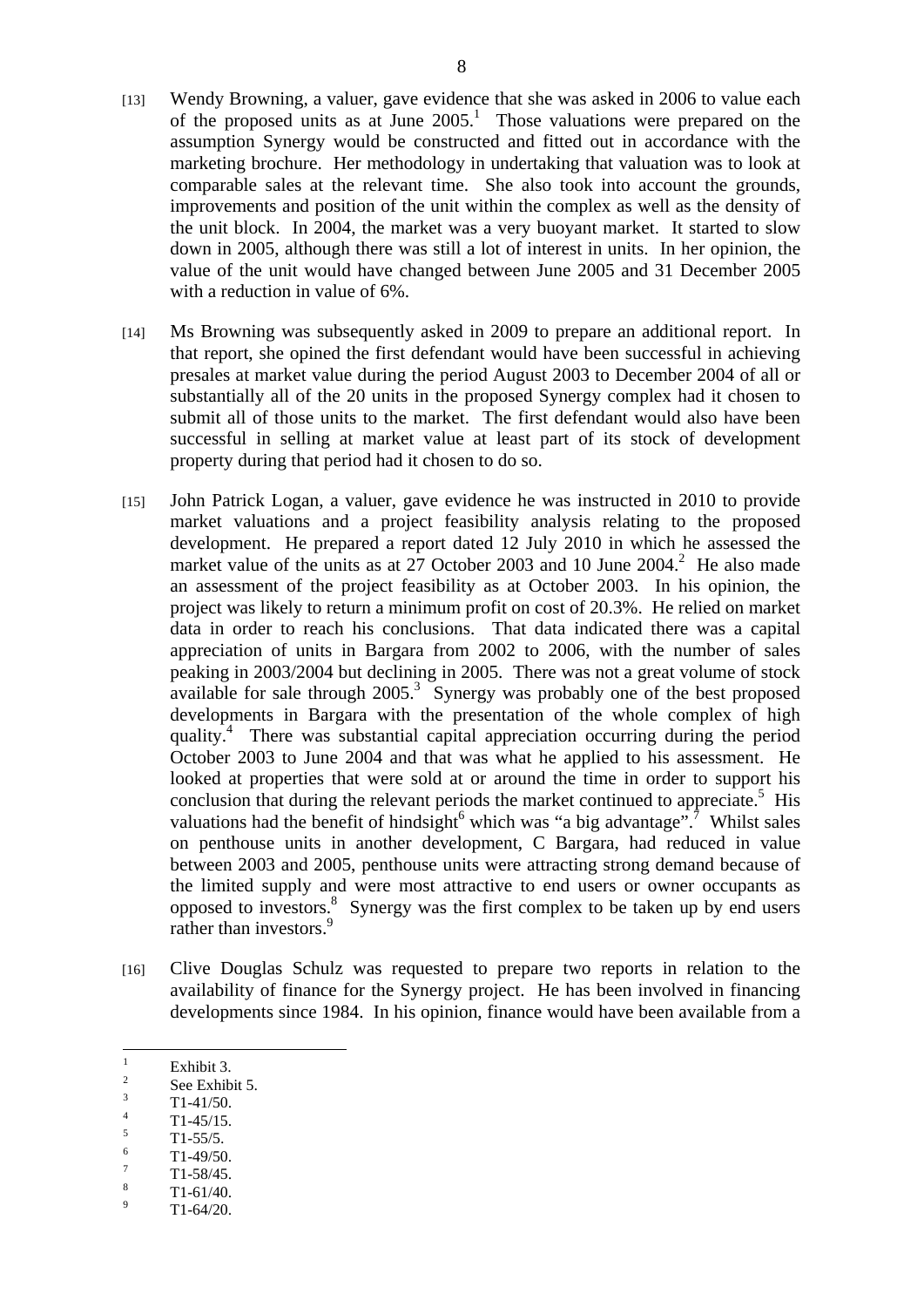number of sources based on the projected profitability of the project and the available security.10 Banks relied on profit on cost as one of the measures in assessing proposals. Typically, in those days, a bank required a profit on cost of 15% to 20%.11 In his opinion, the first defendant's prospects of obtaining satisfactory finance were diminished in consequence of:

- its failure to lock into place a construction contract prior to June 2004;
- its failure to make a formal application for finance until mid-2004;
- its failure to place nine unsold units back on the market after they had been withdrawn from the market in late August 2003;
- its decision to retain all of its development land stock and to arrange loans for the purchase of two motor vehicles in 2003 and 2004. The first defendant could have used other properties owned by an associated group as collateral security for construction finance. Mr Schulz disagreed with valuations provided by Herron Todd White. They were based on incorrect information. He preferred and relied upon Mr Logan's analysis.<sup>12</sup>
- [17] Yvonne Mary James gave evidence that she and her husband contracted to purchase two units in Synergy. She considered they were binding contracts on both parties. On 7 September 2004 she telephoned one of the directors of the first defendant, Jordan Bazley, and enquired about the availability of units in Synergy. Mr Bazley replied "they were all sold".<sup>13</sup> She asked what they would be worth when completed and he gave a range of  $$450,000$  up to  $$1,000,000$  on the top floor.<sup>14</sup> She told Mr Bazley she already had a contract on those units and that the first defendant was saying they were not going to be built. He "sort of mumbled something about 'I didn't say it was going to proceed'".15
- [18] Jordan Bazley was a director of the first defendant at the time Synergy was marketed for development. He has had over 25 years in the building and construction industry. He said the Synergy site was purchased around the middle of 2003. Mr Bazley set about looking at a profit and loss model to construct 20 units on that site. Synergy was intended "to create something with a bit of sizzle and something a little bit different, owner occupied ...".<sup>16</sup> Mr Bazley spoke to Herron Todd White. He also obtained a quantity surveyors report on the probable cost of construction of the proposed development. That projected a building cost of \$5.6 million.<sup>17</sup> Mr Bazley prepared a profit and loss as at 17 June 2003.<sup>18</sup> Mr Bazley's cost in that first profit and loss model was based on sale prices achieved at another development, Bargara Blue.<sup>19</sup> The prices the first defendant was looking at achieving at Synergy were "pioneering to the area" as the first defendant was proposing to build a superior product.<sup>20</sup>
- [19] Mr Bazley said that prior to going to market with the pre-release of Synergy on 12 July 2003, he was happy with the probable costs of construction as obtained from the quantity surveyor. The first defendant had also contacted a strata title company
- $10<sup>10</sup>$  $\frac{10}{11}$  T1-70/5.

- $^{12}$  T1-74/10-25.
- $\frac{13}{14}$  T1-80/25.
- $\frac{14}{15}$  T1-80/40.
- $^{15}$  T1-80/55.
- $16 \qquad T2-41/50.$
- $\frac{17}{18}$  Exhibit 16.
- $18$  Exhibit 17.
- $T2-47/40.$
- $T2 47/55$ .

 $\frac{11}{12}$  T1-72/10.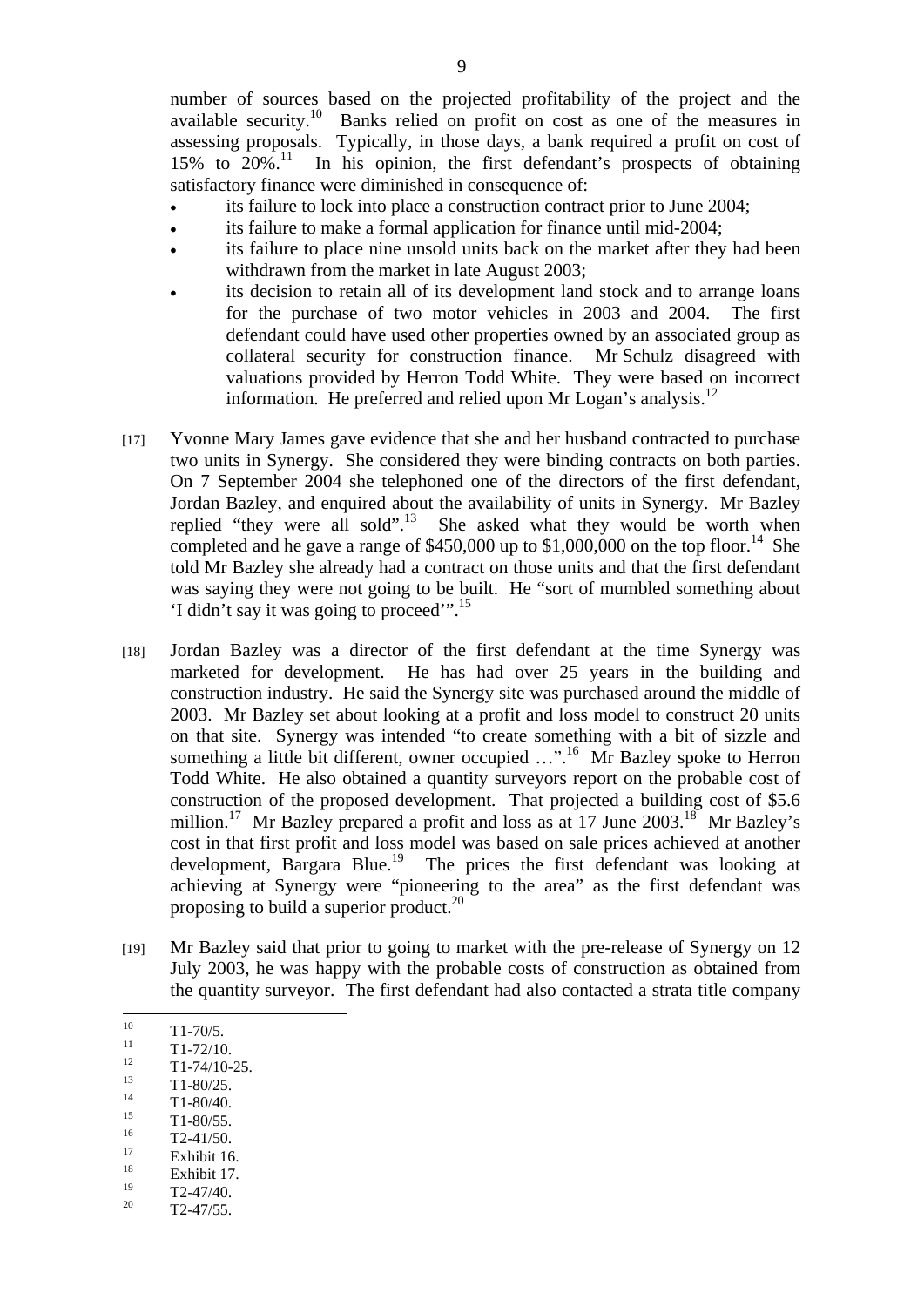who expressed interest in management rights of Synergy. This was a requirement for the community management scheme, and would be an annexure to the contract when the unit was sold.<sup>21</sup> Mr Bazley gave Stewart Silver King and Burns authority to establish the community title scheme. $^{22}$ 

- [20] When the first defendant went to market it was "inundated with expressions of interest".<sup>23</sup> It arranged for solicitors to prepare presale contracts. Shortly thereafter, Mr Bazley was contacted by Snitzco, the builder of another development in Bargara, Coral Sands. Snitzco's guess estimate of the building costs was about \$5.2 million. That was a favourable assessment having regard to the quantity surveyor's report.<sup>24</sup> Mr Bazley then commenced working through documentation to arrive at construction drawings so that a contract price could be obtained from Snitzco. As part of that process, he agreed to stop the progress of consultants the first defendant had already commissioned and to engage consultants suggested by Snitzco.<sup>25</sup>
- [21] Mr Bazley said various banks had expressed an interest in funding the project. On 11 August 2003, he put together a list of documentation for those banks. However, on 28 August 2003 Snitzco advised they had put together a probable cost summary on the project based on advanced drawings. That cost summary totalled \$6.5 million.<sup>26</sup> This price was some \$900,000 over the quantity surveyor's report and \$1.3 million above the original guess estimate. Such a price rendered Synergy not viable based on the presale commitments already obtained by the first defendant.<sup>27</sup> Mr Bazley arranged to discuss the design with the various consultants to see whether savings could be made.
- [22] Mr Bazley prepared four further profit and loss modules based on different scenarios after receiving Snitzco's price. Each was an internal document with hypothetical sale figures.<sup>28</sup> Those profit and loss modules indicated that based on Snitzco's price and the original sale prices, the project was showing a profit of 14.2%.<sup>29</sup> At that margin, it wasn't viable as banks require a profit margin of 20% to  $25\%$ .<sup>30</sup> Mr Bazley asked the first defendant's solicitors for a print-out of who had paid their full deposits and what contracts were sent out. There were 11 signed contracts. The first defendant decided not to proceed with the remaining nine contracts because of the build price. $31$  A letter was sent by the first defendant to Snitzco advising the first defendant was working out possible areas of saving.<sup>32</sup>
- [23] The first defendant arranged for a valuation report from Herron Todd White. This report was dated 27 October 2003.<sup>33</sup> On 7 November 2003, the first defendant received a further quantity surveyor's report. The quantity surveyor assessed the construction cost at  $$5.9$  million.<sup>34</sup> The first defendant decided to use their own
- 21  $\frac{21}{22}$  Exhibit 25.
- $\frac{22}{23}$  T3-5/1.
- $\frac{23}{24}$  T2-63/12.
- $\frac{24}{25}$  T2-65/1.
- $\frac{25}{26}$  T2-65/30.
- $\frac{26}{27}$  Exhibit 24.
- $\frac{27}{28}$  T2-67/55.
- $\frac{28}{29}$  T3-8/50.
- $\frac{29}{30}$  Exhibit 27.
- $\frac{30}{31}$  T3-6/50.  $\frac{31}{32}$  T3-9/35.
- 
- $\frac{32}{33}$  Exhibit 32.  $\frac{33}{34}$  Exhibit 9.
- Exhibit 33.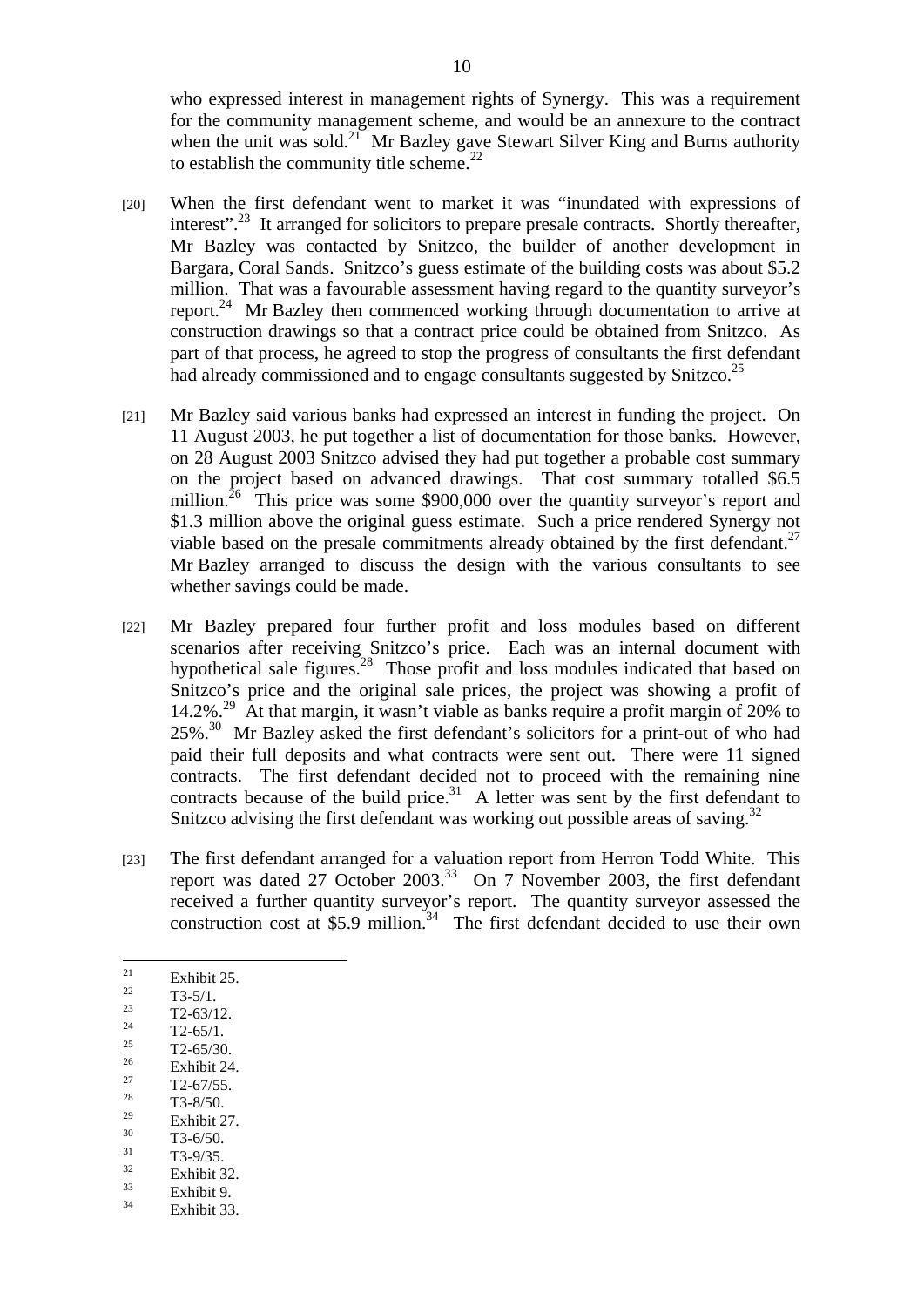consultants, and put the price of construction out to tender. Snitzco was advised by letter dated 20 November 2003.<sup>35</sup> The first defendant arranged for reports to be prepared, as well as architectural drawings, to allow for tender. Tenders for construction went out in late March or early April 2004.

- [24] On 6 April 2004, the first defendant's solicitors wrote to the purchasers' solicitors requesting an extension of time under the contract to establish the community title scheme until 31 December 2005. This extension was sought because construction was to take 44 weeks, and Mr Bazley was aware the bank would require a six month period from finalisation of construction to settlement.<sup>36</sup> The ANZ had indicated it needed time. If there was insufficient time to allow the statutory documentation to finalise title there was a risk presale contracts could be terminated when the bank had loaned money relying on those presale contracts.<sup>37</sup>
- [25] On 14 April 2004, the first defendant received a tender price from DDQ. It was for \$6.667 million. This was the first defendant's first firm lump sum price in respect of the Synergy project.<sup>38</sup> On 30 April 2004, J M Kelly Project Builders tendered at a price of \$7.5 million.  $39$  That price included several PC items which Mr Bazley considered unusual. On 18 May 2004, Snitzco tendered at a price of \$7.2 million.<sup>40</sup>
- [26] ANZ Bank indicated the construction price had to be under \$6.4 million.<sup>41</sup> On 15 May 2004, the first defendant wrote to DDQ advising it needed the construction price to be below \$6.4 million in order to satisfy its bankers and attain a reasonable development margin. On 23 May 2004, DDQ sent the first defendant further details as to its costings. By letter dated 25 May 2004, the first defendant confirmed DDQ's contract price. It noted there was  $42$  weeks for construction.<sup>42</sup> The first defendant entered into a contract with DDQ.43 It had a start date of 5 July 2004. Finance was required by 28 June 2004. The construction price was \$6.375 million. At that time, the first defendant also entered into a side agreement with DDQ that it would pay at completion a further \$191,000 being the balance of its construction price.<sup>44</sup> This agreement was entered into so that the construction price was less than \$6.4 million. ANZ Bank was aware of the side agreement. Mr Bazley said that around this time the first defendant also received documentation from other potential financiers expressing an interest in financing the project. However, their interest rates were very high, or they required other conditions which were outside the first defendant's profitability requirements for the project. $45$
- [27] On 10 June 2004, Herron Todd White produced a valuation report.<sup>46</sup> It placed the profit on cost assessment at 17%. As such, the valuation was outside bank guidelines.<sup>47</sup> Up until the provision of that report, ANZ bank was keen to fund the project. Its mood changed. On 22 July 2004, ANZ Bank provided a draft letter of

 $\frac{37}{38}$  T3-19/30.

- $^{40}$  Exhibit 43.
- $\frac{41}{42}$  T3-22/30.
- $\frac{42}{43}$  Exhibit 46.
- $\frac{43}{44}$  Exhibit 48.
- $T3-24/15$ , T3-24/35.
- $T3-31/5$ .
- $\frac{46}{47}$  Exhibit 18.
- 47 T3-32/20.

 $35$  $rac{35}{36}$  Exhibit 34.

 $\frac{36}{37}$  T3-18/55.

 $^{38}$  T3-19/50; Exhibit 41.

 $\frac{39}{40}$  Exhibit 42, T3-20/20.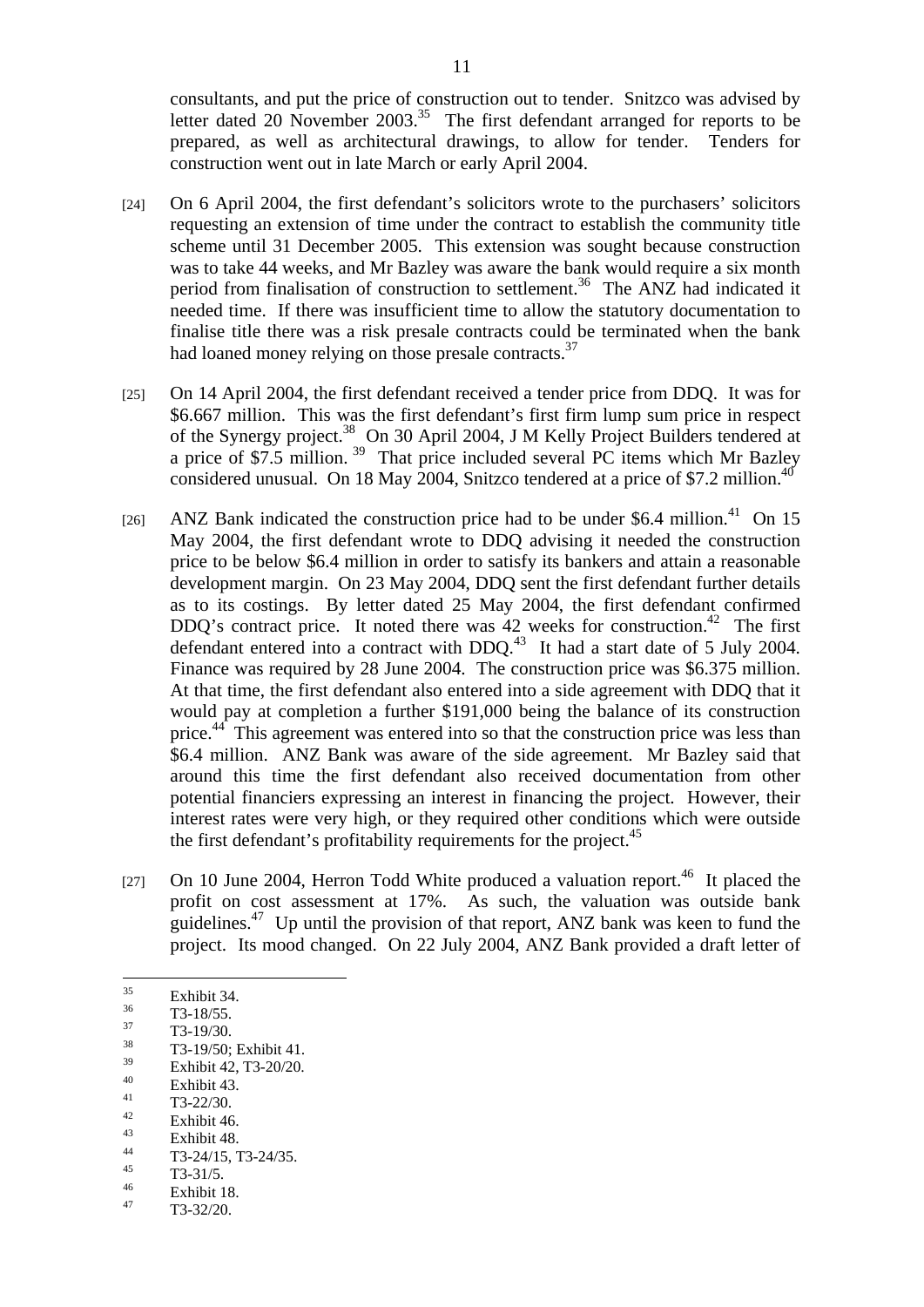offer in respect of financing the Synergy project.<sup>48</sup> This draft offer included conditions not previously discussed, including the provision of further security over property not owned by the first defendant and a requirement the first defendant sell two of the remaining units. Both were above the \$500,000 price bracket, and had to be sold subject to the normal presale conditions. These conditions were unacceptable to the first defendant.<sup>49</sup> The bank advised the conditions were not negotiable. $50$ 

- [28] Mr Bazley said that despite being shattered when he got the Herron Todd White valuation, and the draft finance letter, he decided to approach other financiers to get finance. He wanted to build Synergy.<sup>51</sup> JBA Finance Solution were not able to assist because the profit margin was  $17.2\%$  and for other minor reasons.<sup>52</sup> Suncorp advised on 30 August 2004 it could not finance the project as it sat outside bank lending guidelines.<sup>53</sup> An application for finance from FBI Group was also "knocked back".<sup>54</sup> Another potential financier, Northwest Commercial, wanted a lot more interest components put in the project so they were no good.
- [29] Mr Bazley said at the end of August 2004, the first defendant did not have construction finance. The 11 contracts had a completion time for establishment of the community title scheme of 31 December 2005. That allowed 15 months, with a 10½ month construction timeframe. The first defendant asked their solicitors to approach the solicitors for the 11 purchasers on a without prejudice basis to see whether they would mutually terminate the contracts.<sup>55</sup> The first defendant was relying on cl  $5<sup>56</sup>$ . There was no longer ample time to complete the project so as to establish the community title scheme by 31 December  $2005$ .<sup>57</sup> Five purchasers agreed to mutually terminate. Each of the plaintiffs did not agree.
- [30] Mr Bazley said the first defendant did not place the remaining stock of units on the market in September 2003 as the main variable, confirmation of a fixed tender for construction, was moving at an alarming rate, escalating skywards.<sup>58</sup> He was not prepared to go back to the market without a building price. Whilst any contracts could have been subject to the first defendant's ability to obtain construction finance, that has not been how he had addressed developments in the past.
- [31] The initial price that came from Snitzco was based on preliminary contract documents. It was not a lump sum price.<sup>59</sup> To obtain a full lump sum price it was necessary to finalise the tender documentation through all consultants. That would take about three months at best. $60$  You would not enter into a building contract without that tender documentation. $61$  The final drawings may lift the price, as it did

 $^{59}$  T3-48/50.

 $T3-68/50.$ 

<sup>48</sup>  $\frac{48}{49}$  T3-34/20.

 $^{49}$  T3-35/25.

 $\frac{50}{51}$  T3-36/10.

 $\frac{51}{52}$  T3-36/20.

 $^{52}$  T3-38/30; Exhibit 59.

 $T3-42/30$ ; Exhibit 69.

 $^{54}$  T3-42/45, T3-42/55.  $^{55}$  T3-43/30; exhibit 70.

 $^{56}$  T3-55/55.  $^{57}$  T3-56/60 – T3-57/30.

 $\frac{58}{59}$  T3-47/20.

 $^{60}$  T3-48/50 – T3-49/1; T3-67/40.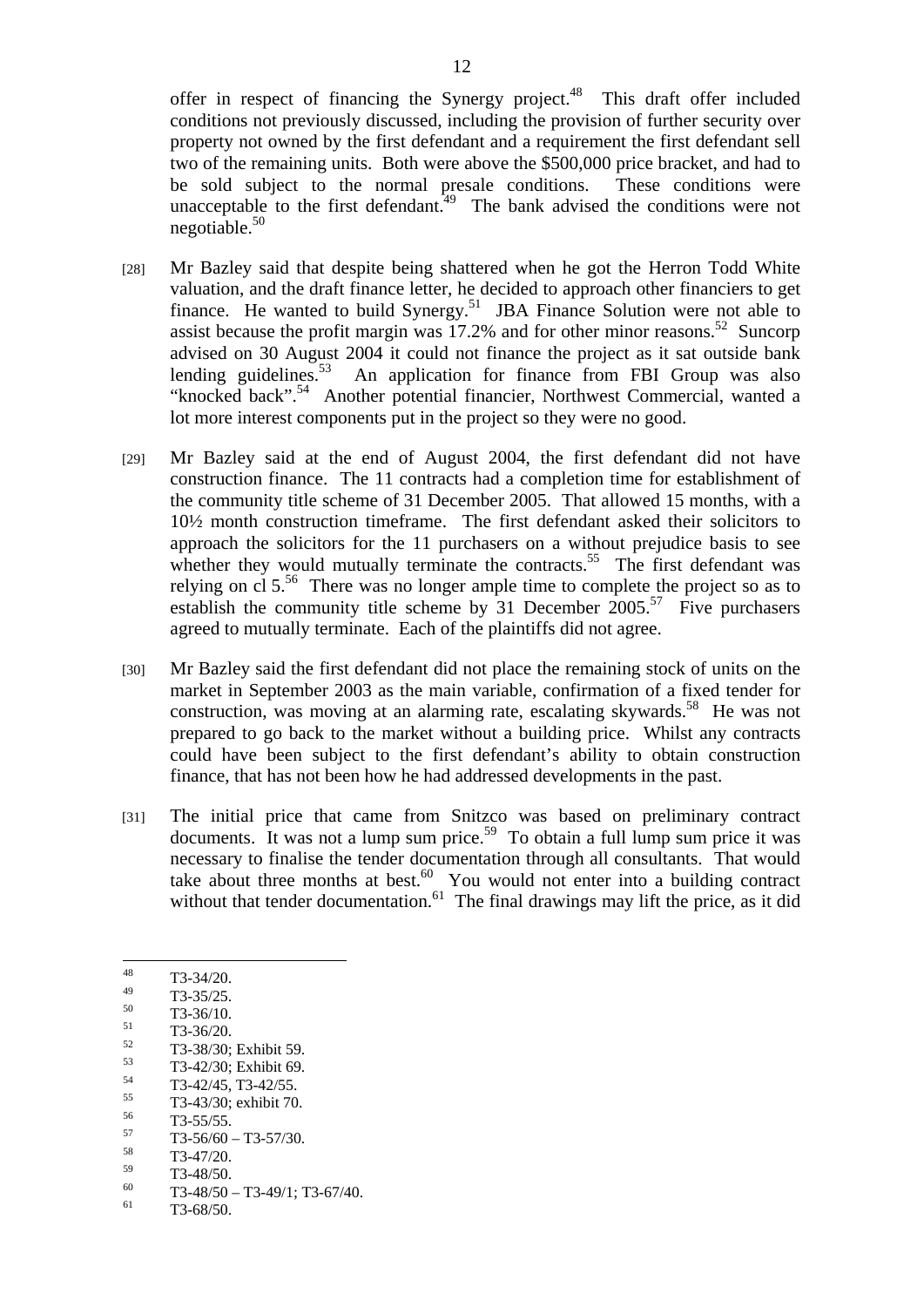with Snitzco's price increasing to \$7.2 million.<sup>62</sup> Mr Bazley relied on the report from the quantity surveyor as to the likely cost of construction. In his experience a bank requires a quantity surveyor's report of construction costs, and a document from a valuer to say that the project has a profitability of  $20\%$  to  $25\%$ .<sup>63</sup>

- [32] Mr Bazley accepted it was the first defendant's intention as at 21 September 2004 not to proceed further with the Synergy project. There was no longer ample time to obtain finance and construct the building for completion for a community title scheme to be registered by 31 December 2005. The construction time was 42 weeks. The bank required a six month period at the end of construction.<sup>64</sup> That was the reason he had initially sought the further six month extension from 30 June 2005. A bank will not provide construction finance without a firm lump sum price from a builder, and a quantity surveyor's report in respect of that price.<sup>65</sup>
- [33] The first defendant could not have obtained development finance if they had sold other properties. That depended on how fast they could be sold.<sup>66</sup> There would have been difficulty in achieving the bank's requirement of selling two more units in the project as the bank letter also required construction to start on 1 August 2004, some nine days after receipt of the draft finance document.<sup>67</sup>
- [34] Anthony John Bailey, a valuer employed by Herron Todd White, prepared a valuation of Synergy for the first defendant on 27 October 2003. He was told by Mr Bazley that 20 units were under contract. However, only 11 contracts were supplied to him. Mr Bazley gave estimates of the prices of the units. Mr Bailey's valuation agreed with the proposed prices set by the first defendant in its pre-release of the units in 2003, apart from units 18 and 19 which were valued at \$65,000 less than the contract price of \$725,000. The contracts on units 18 and 19 at \$725,000 were disregarded "because it could not be collaborated with other sales. It looked high and out of line to me whereas the sales below that figure looked in line with other sales, therefore, I used those sales".68 The unit market in Bargara in 2002 to 2004 was extremely buoyant with blocks of land rapidly increasing in value within months. Mr Bailey tried to deal with the rapid rise in the market by using under contract sales of units not yet completed, together with sales of units that had been finalised, to put together conclusions as to the market value.<sup>69</sup> He had regard to other complexes available in the area as they were competition to any person trying to sell a unit in a place like Bargara.<sup>70</sup> It was important to paint a picture of the environment in which a bank may have to sell if it was left with that unit. A bank would want to know the competition and the likelihood of selling the number of units in that market. $71$
- [35] Mr Bailey also had regard to market risk. The market in Bargara was going up so rapidly there weren't very many chances it would keep going up at that level. There was a high risk the values would reduce over the next two to three years.<sup>72</sup> Whilst
- 62  $\frac{62}{63}$  T3-69/25.

- $\frac{65}{66}$  T3-85/15.
- $\frac{66}{67}$  T3-89/35.
- $\frac{67}{68}$  T4-16/55.
- $\frac{68}{69}$  T2-17/20.
- $\frac{69}{70}$  T2-18/40.
- $^{70}$  T2-20/45.
- $T^1$  T2-21/25.
- Exhibit 9

 $\frac{63}{64}$  T3-79/50.

 $\frac{64}{65}$  T3-84/40, T3-84/50.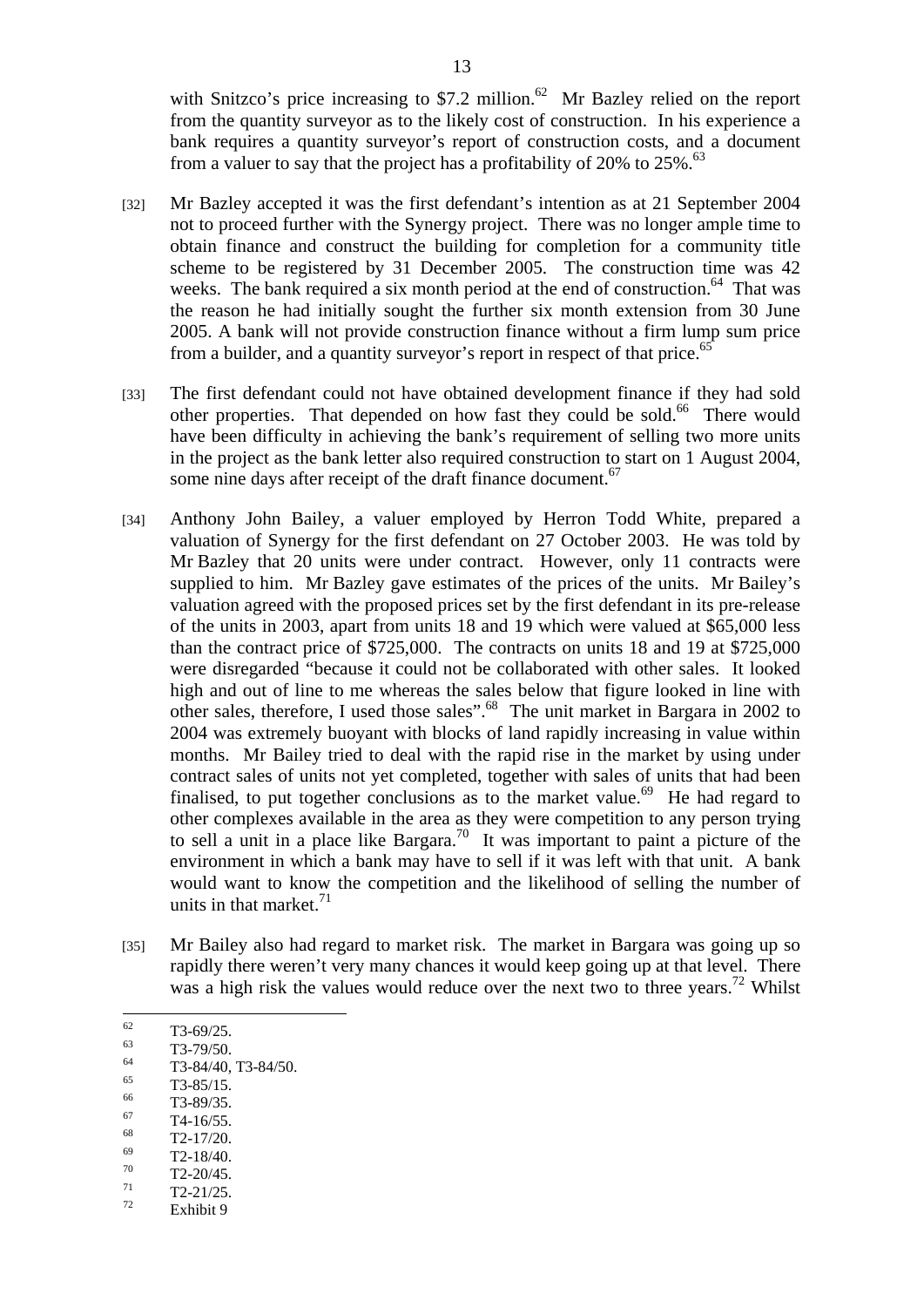Herron Todd White Month in Review publications in September 2003 had stated the relevant market continued to perform strongly with sale prices continuing to rise, units 18 and 19 were contracted at sales which seemed high in relation to any other evidence available to him. He chose to set a value based on what he thought was in line with other sales of completed unit complexes.<sup>73</sup> There was no evidence to suggest units in Bargara were likely to achieve "anything like that" and people would simply stay at the Sunshine Coast or go into another market and pay the higher figure because historically there were no sales at Bargara at that high level.<sup>74</sup>

[36] Neville Coonan undertook a valuation for Herron Todd White in June 2004. His valuation was based on an analysis of the market and the sale evidence at the time. He was given a list of proposed values but made his own assessments. He accepted the proposed values up to unit 13 as he considered they were appropriately priced for the marketplace. He did not accept the proposed values in respect of the units on the top levels. Developers were obtaining prices readily for bottom level units, but once the units reached the fourth or higher level developers were endeavouring to add higher prices which the market wasn't prepared to accept at that time. Mr Coonan said only one fourth floor unit in C Bargara had sold which suggested to him the fourth floor units were overpriced and the market wasn't prepared to pay that extra price.<sup>75</sup> The market was buying the cheaper units. Mr Coonan relied on this sales evidence to reduce the figures for the value of the upper units in Synergy. He had to make judgments as to whether the market would pay the suggested prices. By June 2004, the market had started to "really level off". He had noted in his report that demand for new units had declined significantly from the very high levels experienced in late 2003. Whilst enquiry rates were good, purchasers were hesitant about entering into contracts. Many contracts were falling over.<sup>76</sup> He was aware of the market as he was valuing all of the projects happening in Bargara at the time.<sup>77</sup> The market was working in the lower price range up to half a million dollars, but there were no buyers for over half a million dollars.<sup>78</sup> His assessment of the profit on cost of Synergy was 17.2%.

# **Findings**

- [37] The plaintiffs contend that on a proper construction of the contract the first defendant had a contractual obligation to construct Synergy, and to establish the scheme by 31 December 2005. The plaintiffs also contend there were both express and implied terms of the agreement entered into between the parties that the first defendant would do everything reasonably necessary to ensure that Synergy was constructed, and the scheme established by the due date.
- [38] A proper construction of the contract does not lead to the conclusion that the first defendant had an absolute obligation to construct Synergy, and establish the scheme by the due date. A plain reading of cl 5 indicates it was in the contemplation of the parties that circumstances may arise whereby Synergy may not be constructed, and the scheme may not be established by 31 December 2005. Were it otherwise, there would be no need for a clause allowing a mutual termination of the contract in the event the scheme was not established by 31 December 2005.

- $^{75}$  T2-53/10.
- $^{76}$  T2-56/10.
- $T^{\prime}$  T2-58/10.
- T<sub>2</sub>-59/40.

<sup>73</sup>  $T^3$  T2-27/45.

 $T^4$  T2-28/10.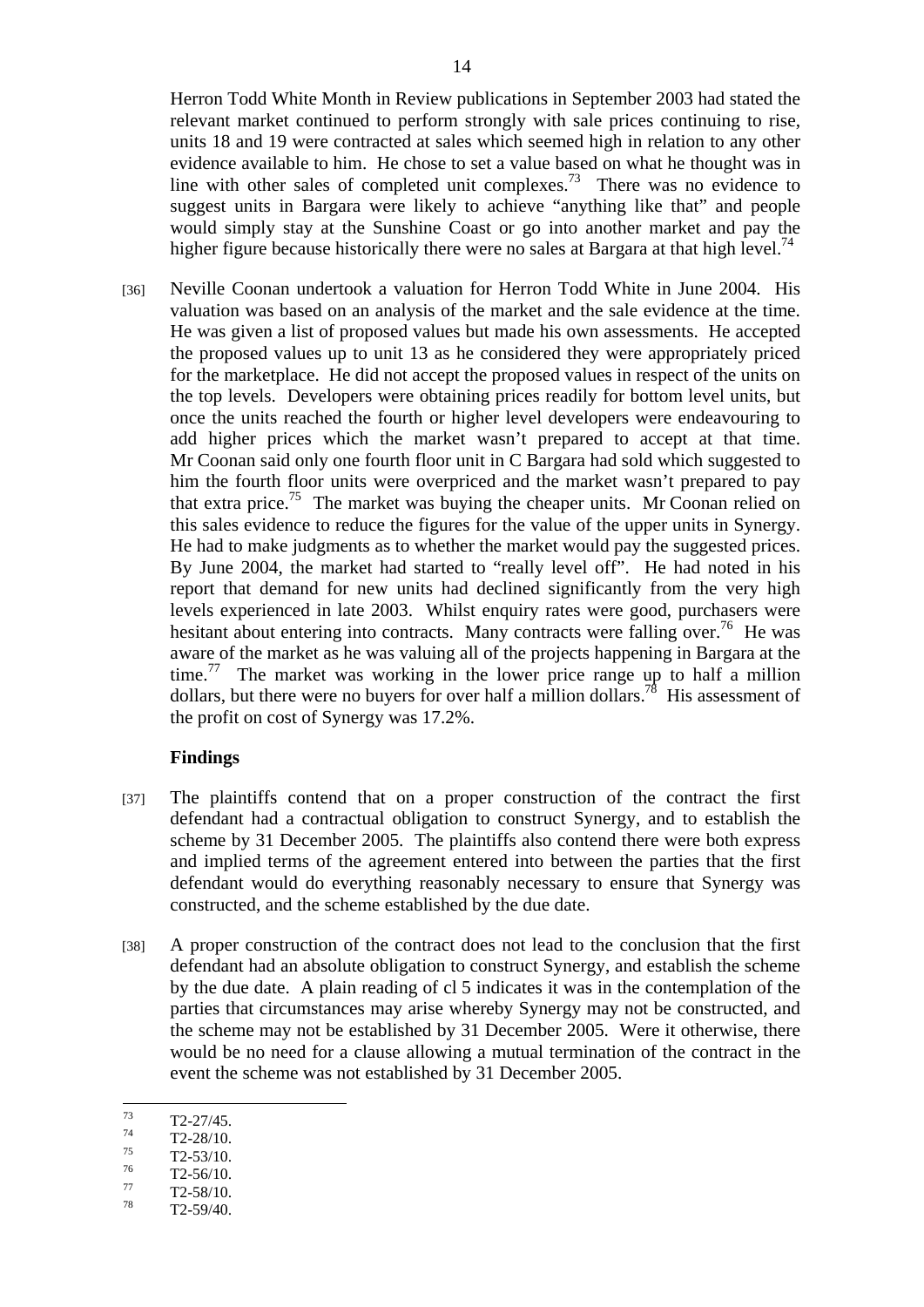- [39] However, a party relying on a special condition in a contract of sale has an obligation to perform those obligations by acting honestly and reasonably.<sup>79</sup> A party that does not perform its obligations acting honestly and reasonably loses its right to rely upon the special condition to rescind. The issue to be determined is whether the first defendant performed its obligation under the contract "acting honestly and reasonably".
- [40] The plaintiffs contend the failure to construct Synergy, and to establish the relevant community title scheme, was as a result of the first defendant's own default in that the first defendant did not make all reasonable endeavours to obtain construction finance. Instead, it sought to avoid its obligations because it had struck a poor bargain. The first defendant's failure to take all reasonable steps means that it cannot be seen to have been acting bona fide, and cannot rely on cl 5 of the contract.
- [41] Mr Bazley impressed me as a considered, experienced developer of unit complexes. His evidence, which I accept, established that the first defendant took the following steps after execution of the plaintiffs' contracts in an effort to build Synergy, and establish the community title scheme:
	- (a) On 12 July 2003, it obtained a guess estimate from Snitzco of a construction building price of \$5.2 million. This price was less than the quantity surveyor's report of \$5.6 million. This accorded with Mr Bazley's experience. Builders generally come in at or under the estimated costs of the quantity surveyor.<sup>80</sup>
	- (b) After receipt of Snitzco's quote, the first defendant arranged for consultants recommended by Snitzco to commence work on preparation of the necessary documentation so as to arrive at construction drawings to allow for a firm contract price.
	- (c) On 11 August 2003, the first defendant put together a list of documentation for bankers in relation to obtaining construction finance.
	- (d) On or about 28 August 2003, Snitzco provided the first defendant a probable cost summary for the project based on advanced architectural drawings and preliminary drawings from engineers. It was \$6.5 million. This was \$900,000 over the quantity surveyor report, and \$1.3 million above the original guess estimate.
	- (e) On 18 September 2003, the first defendant advised Snitzco that it was looking at possible areas of savings in relation to the construction costs. However, it continued to progress work, including clearing the site.<sup>81</sup>
	- (f) On 27 October 2003, the first defendant obtained a valuation from Herron Todd White.
	- (g) On 7 November 2003, the first defendant obtained a further quantity surveyor report. It assessed the construction price at \$5.9 million.
	- (h) On 20 November 2003, the first defendant resolved to put the construction costs out to tender. It advised Snitzco of this decision.<sup>82</sup> The first defendant arranged to obtain reports and architectural drawings for construction.<sup>83</sup> This would take 3 months at best.

<sup>79</sup> 79 *Masters v Belpate Pty Ltd* (2001) NSW ConvR 55-988; see also *Joseph Street Pty Ltd and Ors v Khay Tea Tan and Ors* [2010] VSC 586.<br> **EXECUTE: EXECUTE: EXECUTE: EXECUTE:** 

 $\frac{81}{82}$  T3-10/15.

 $\frac{82}{83}$  Exhibit 34.

Exhibit 35.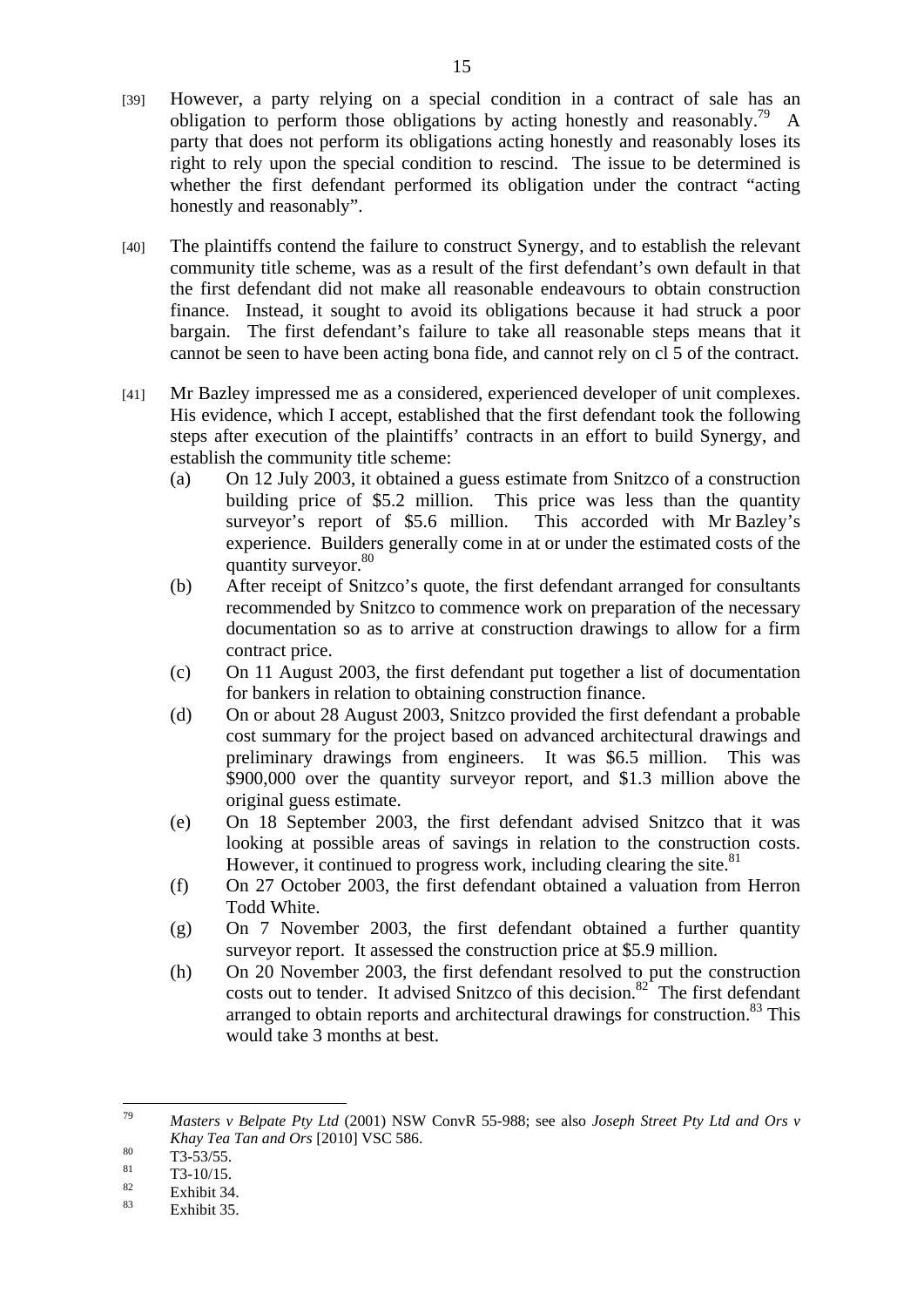- (i) In early December 2003, the first defendant was contacted by the ANZ Bank. The first defendant subsequently transferred its business to ANZ.<sup>84</sup>
- (j) On 22 March 2004, the first defendant arranged for an energy bond with Ergon Energy so as to bring power to the Synergy site.<sup>85</sup> This was by a bank guarantee. $86$  ANZ knew about the project and had funded the land. $87$
- (k) In late March/early April 2004, tenders issued for construction of Synergy.<sup>88</sup>
- (l) On 6 April 2004, the first defendant's solicitors sought an extension of the date for establishment of the community title scheme from 30 June 2005 to 31 December 2005.
- (m) On 14 April 2004, DDQ tendered with a lump sum contract construction cost of \$6,667,000.89
- (n) On 29 April 2004, the first defendant spoke to ANZ in relation to a build price of \$6.667 million. ANZ was advised the build price had to be under  $$6.4$  million.<sup>90</sup>
- (o) On 30 April 2004, J M Kelly Projects tendered with a construction cost of  $$7.5$  million.<sup>91</sup>
- (p) On 18 May 2004, Snitzco tendered with a construction cost of \$7.2 million.<sup>92</sup>
- (q) On 23 May 2004, the first defendant executed a development contract with DDQ. The construction starting date was 5 July 2004, with finance due on 28 June 2004. The construction price was \$6.375 million.
- (r) On 3 June 2004, the first defendant and DDQ entered into an agreement to pay a further \$191,000 upon completion of the project.
- (s) On 10 June 2004, the first defendant received a further valuation from Herron Todd White.
- (t) In June 2004, the first defendant lodged formal application for bank finance from ANZ Bank.
- (u) On 22 July 2004, the first defendant received a draft offer of finance from the ANZ Bank. It included two new conditions which were unacceptable to the first defendant.
- (v) On 27 July 2004, the first defendant pursued other finance options through JBA Finance Solutions and Suncorp Finance.
- (w) On 3 August 2004, the first defendant gave information to FBI Group.<sup>93</sup>
- (x) On 4 August 2004, the first defendant was advised that JBA Finance was unable to finance the project. $94$
- (y) On 10 August 2004, the first defendant forwarded further documentation for Suncorp Bank in respect of its application for finance.
- (z) On 30 August 2004, the first defendant was advised Suncorp Finance could not finance the project.
- (aa) In late August 2004, the first defendant was advised that FBI Group could not finance the project.

- $rac{86}{87}$  Exhibit 39.
- $\frac{87}{88}$  T3-17/25.
- $\frac{88}{89}$  T3-19/35.
- $\frac{89}{90}$  T3-19/50.
- $^{90}$  T3-22/25.
- $^{91}_{92}$  Exhibit 42.
- $\frac{92}{93}$  Exhibit 43.  $^{93}$  T3-37/30; Exhibit 56.
- Exhibit 59.

<sup>84</sup>  $\frac{84}{85}$  Exhibit 37.

 $\frac{85}{86}$  T3-16/55.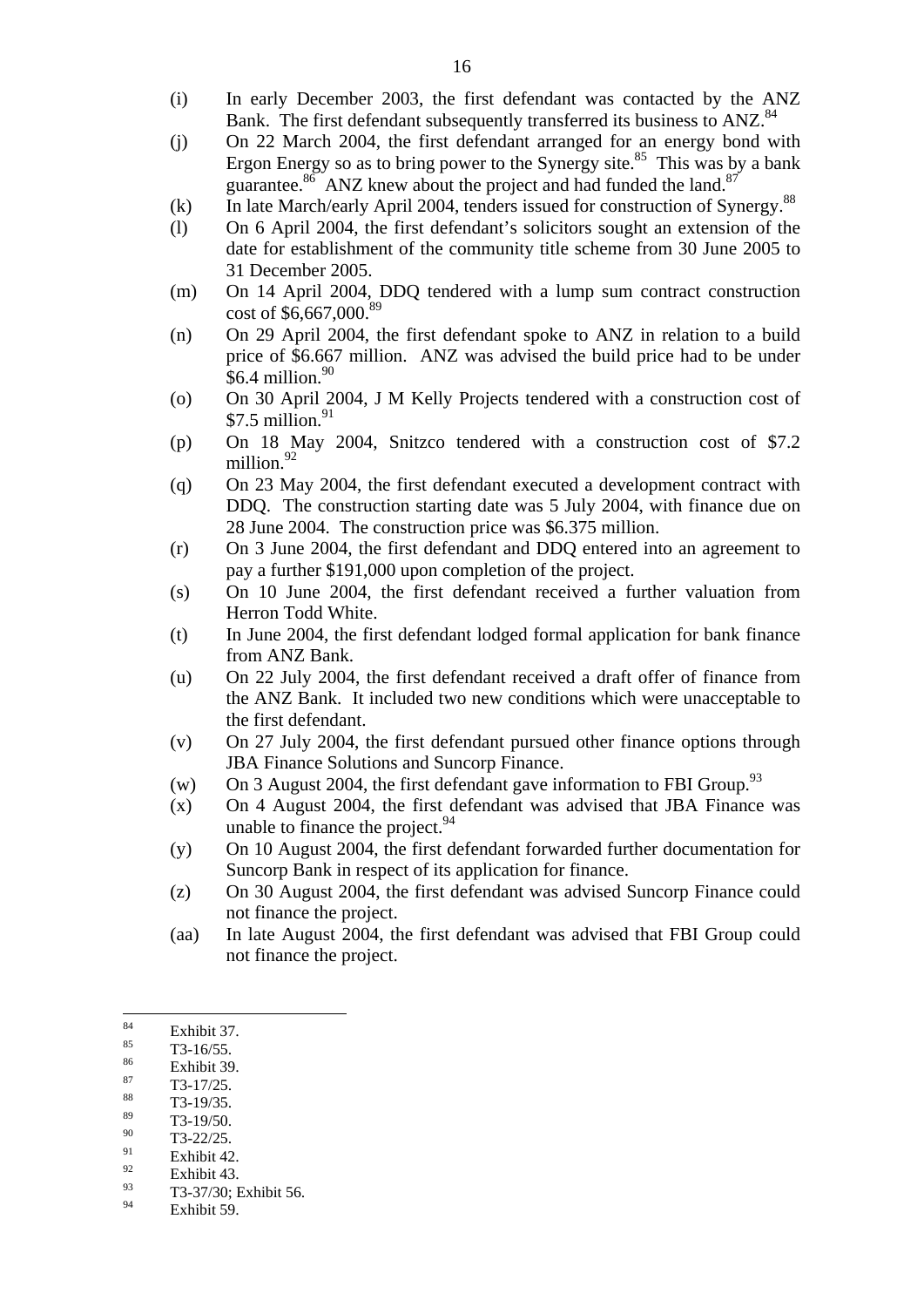(bb) On 2 September 2004, the first defendant's solicitors wrote to the purchaser's solicitors on a without prejudice basis seeking mutual termination of the contracts due to an inability to comply with cl 5 in relation to registration of the community title scheme by 31 December 2005.

I find that each of those steps was taken by the first defendant acting honestly and reasonably in an attempt to construct Synergy, and to arrange for registration of the community title scheme by 31 December 2005.

- [42] The plaintiffs contend the first defendant's inability to obtain construction finance was irrelevant to its obligations to build Synergy as the contracts were not conditional upon the defendant obtaining construction finance. Whilst the contracts were not conditional on finance, the obtaining of construction finance was a necessary step in construction of the project, itself a necessary step in registration of the community title scheme by 31 December 2005. The steps taken by the first defendant to obtain such finance are relevant to whether the first defendant discharged its contractual obligation acting honestly and reasonably.
- [43] The plaintiffs further contend the first defendant did not use its best endeavours to construct Synergy and to arrange registration of the community title scheme as it could, and should, have placed the remaining units for sale in October 2003. As at October 2003, the major variable in construction of Synergy was the construction cost. It had increased from a guess estimate of \$5.2 million to a provisional construction price of \$6.5 million. The provisional cost was not based on final construction drawings. The price could increase having regard to those final drawings. The first defendant could not obtain a firm construction price without those construction drawings. Against that background, it was reasonable for the first defendant to not return to the market until it was able to obtain a firm construction cost. The first defendant did not abandon its obligations. The first defendant took steps to clear the site, arrange for power to be placed on it, and to obtain a construction price. Those steps included seeking an extension of the time period for registration of the community title scheme.
- [44] The plaintiffs relied upon the contents of the profit and loss scenarios prepared by Mr Bazley in September  $2003^{95}$  to support a contention the first defendant could have achieved significant prices for the remaining units. I accept Mr Bazley's evidence that those profit and loss scenarios contained hypothetical prices inserted in an effort to assess the profitability of the project based on different scenarios. The first defendant is a developer. It makes money from developing projects. Had Mr Bazley believed, as Exhibit 29 suggested, that the project could have been completed at a construction price of \$6.5 million with a 40.8% return on gross costs, the first defendant would have proceeded with the project. Exhibit 29 did not represent figures Mr Bazley considered were achievable sales figures.
- [45] In this respect, the evidence of Mr Bailey in relation to the marketplace for units as at October 2003 was significant. Mr Bailey impressed me as careful and methodical. I accept he went about his task in a professional and responsible manner. Whilst the plaintiffs contend Mr Bailey's valuation of units 18 and 19, at a price substantially less than the unconditional contracts, meant his valuation ought to be ignored, I found Mr Bailey's explanation for those valuations compelling. It is to be expected a reasonable, careful valuer, undertaking the valuation of a building

 $05$ Exhibits 27, 28, 29, 30.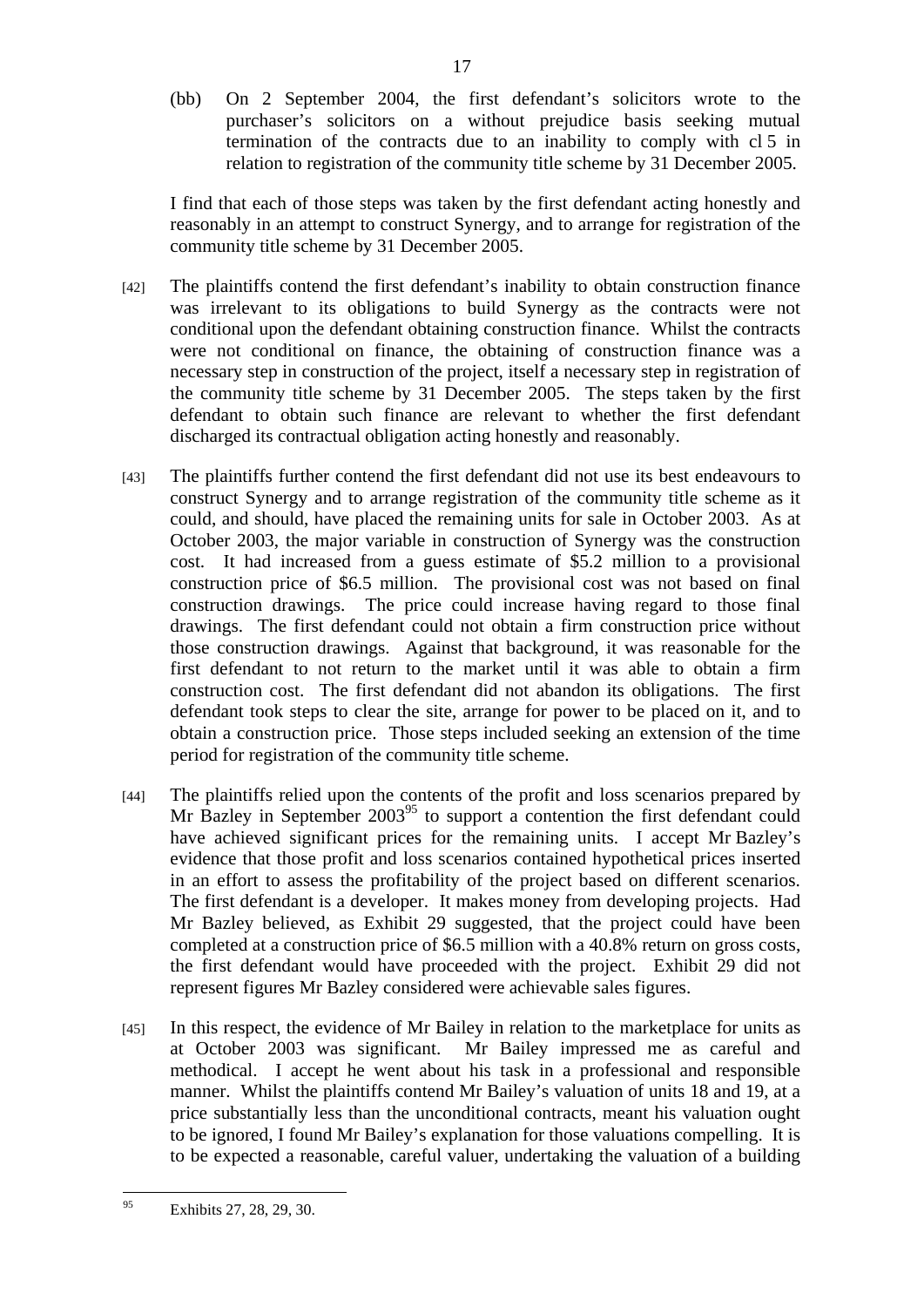project will give proper regard to market factors when assessing the worth of units should the units be required to be sold. Those factors include competition in the marketplace, together with the risk factors associated with a marketplace which had been rising at abnormally high levels.

- [46] The plaintiffs also contend Mr Coonan's valuation was flawed, and Mr Logan's should be preferred. I accept and prefer Mr Coonan's evidence to that of Mr Logan. Mr Coonan impressed me as a careful, reasonable valuer. His evidence as to the market in Bargara in 2004 was based on his knowledge of a significant decline in high value units. He was at that time engaged in valuing a substantial portion of the development projects being undertaken in Bargara. Mr Logan's valuation was done many years later, in a different market. He accepted his evidence had the benefit of hindsight. I also prefer to accept the evidence of Mr Bailey and Mr Coonan over that of Ms Browning. Ms Browning's evidence as to market conditions in 2003 and 2004 did not accord with their evidence.
- [47] The plaintiffs contend the first defendant would be likely to obtain construction finance had it made a timely application for finance, or sold some of its substantial assets or made it available for security. It relies on Mr Schultz's evidence. Mr Schultz accepted his evidence was based on an acceptance of Mr Logan's valuation and analysis. Mr Logan's evidence had the benefit of hindsight. I prefer and accept Mr Coonan's evidence. This conclusion renders Mr Schultz's evidence unpersuasive. I do not accept that evidence.
- [48] I accept the first defendant made a timely application for finance. Finance could not be obtained until a firm building contract price had been ascertained, together with a quantity surveyor's report in relation to that price. These steps could not be taken until preparation of proper construction documentation. The first defendant took all reasonable steps to obtain that documentation at the earliest opportunity. Thereafter, the first defendant moved promptly to obtain tender prices, to obtain a quantity surveyor's price and to submit the application to the bank. Whilst the formal application for finance was not submitted until late June 2004, I accept Mr Bazley's evidence that he was constantly in contact with the bank, and that the ANZ Bank was aware of the application throughout this period. Any finance application made on the basis of a quantity surveyor's cost assessment would have been conditional upon a contract build price within bank lending margin requirements. It would also have been conditional upon a valuation. The valuation obtained from Herron Todd White showed a profit on cost outside bank lending requirements. The plaintiffs contend the first defendant should have taken steps to change ANZ's proposed conditions for finance. I accept Mr Bazley's evidence that those conditions were not negotiable. Mr Bazley took steps to immediately seek other finance. Those steps were reasonable in the circumstances.
- [49] An obligation to use "best endeavours" does not require a person to go beyond the bounds of reason.<sup>96</sup> The first defendant was keeping its banker ANZ Bank fully informed in relation to the Synergy project. That bank had security over the first defendant's assets. It was not reasonable to require the first defendant to sell some of those assets and/or to provide security from related entities. Best endeavours does not require a party to do "whatever it takes" in order to satisfy a condition. Reasonableness is to be determined in all the circumstances, having regard to the

 $06$ 96 *Hospital Products Limited v United States Surgical Corporation* (1984) 156 CLR 41 at 64.